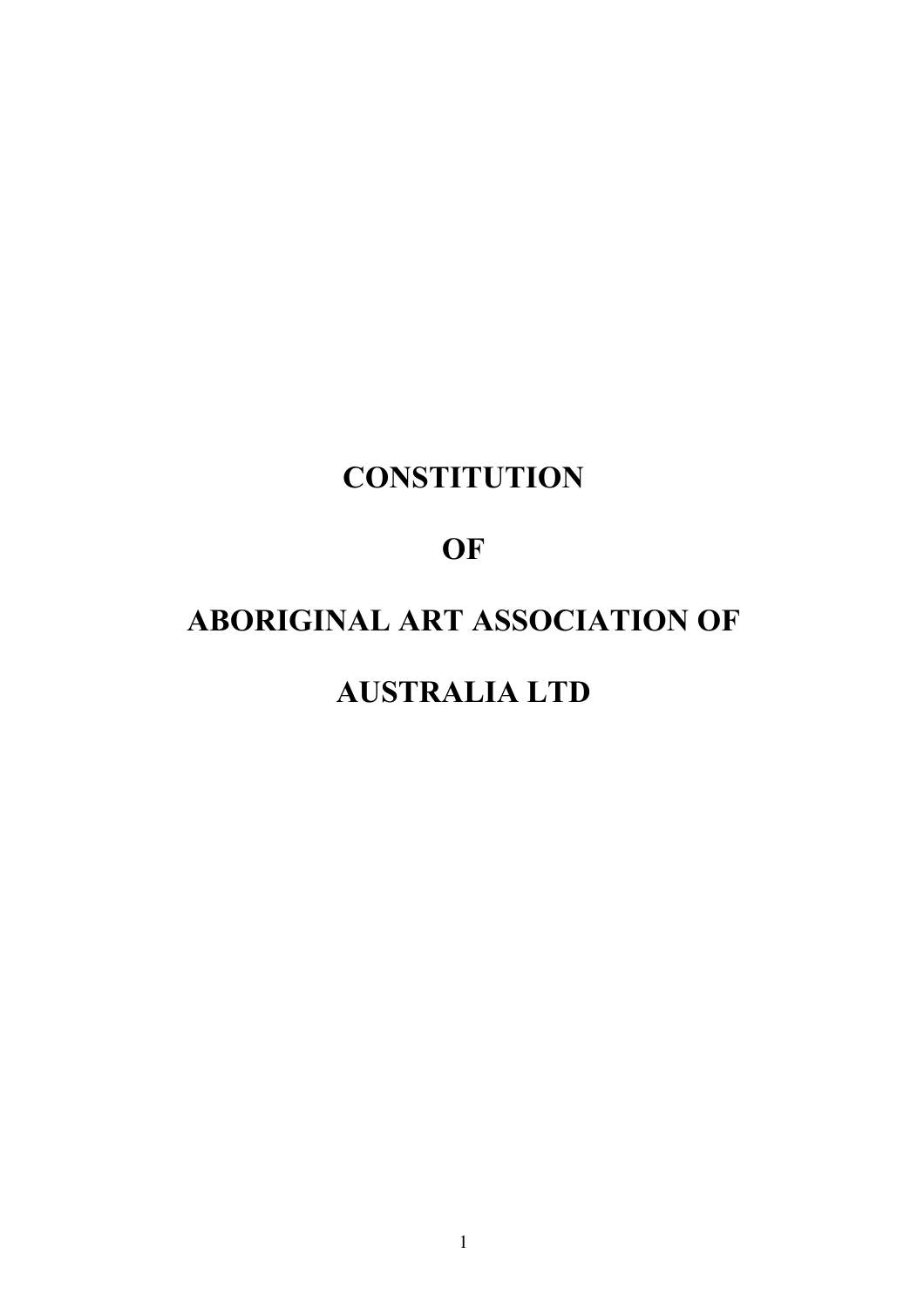## **Table of Contents**

| 1.         | <b>Definitions</b>                                    | $\mathbf{3}$            |
|------------|-------------------------------------------------------|-------------------------|
| 2.         | <b>Name of Association</b>                            | $\overline{\mathbf{4}}$ |
| 3.         | <b>Purposes and Objects</b>                           | $\overline{\mathbf{4}}$ |
| 4.         | <b>Application of Income and Assets</b>               | 6                       |
| 5.         | <b>Liability of Members and Winding Up</b>            | 7                       |
| 6.         | <b>Membership Categories and Member Rights</b>        | 8                       |
| 7.         | <b>Application for Membership and Membership Fees</b> | 9                       |
| 8.         | <b>Cessation of Membership</b>                        | 11                      |
| 9.         | <b>Disputes Between Members</b>                       | 11                      |
| <b>10.</b> | <b>Disputes Involving the Code of Ethics</b>          | 14                      |
| 11.        | <b>Disputes and Code of Ethics Committee</b>          | 14                      |
| 12.        | <b>Disciplinary Action by the Board</b>               | 15                      |
| 13.        | <b>General Meetings</b>                               | 16                      |
| 14.        | <b>Proceedings at General Meetings</b>                | 17                      |
| <b>15.</b> | <b>Member Voting &amp; Proxies</b>                    | 18                      |
| <b>16.</b> | <b>Aboriginal Cultural Council</b>                    | 19                      |
| 17.        | The Board and its Officers                            | 20                      |
| 18.        | <b>Powers and Duties of the Board</b>                 | 23                      |
| <b>19.</b> | <b>Proceedings of the Board</b>                       | 24                      |
| 20.        | <b>Accounts and Audit</b>                             | 25                      |
| 21.        | <b>Notices</b>                                        | 26                      |
| 22.        | Indemnity                                             | 26                      |
|            | <b>Appendix 1</b>                                     |                         |
|            | <b>Appendix 2</b>                                     |                         |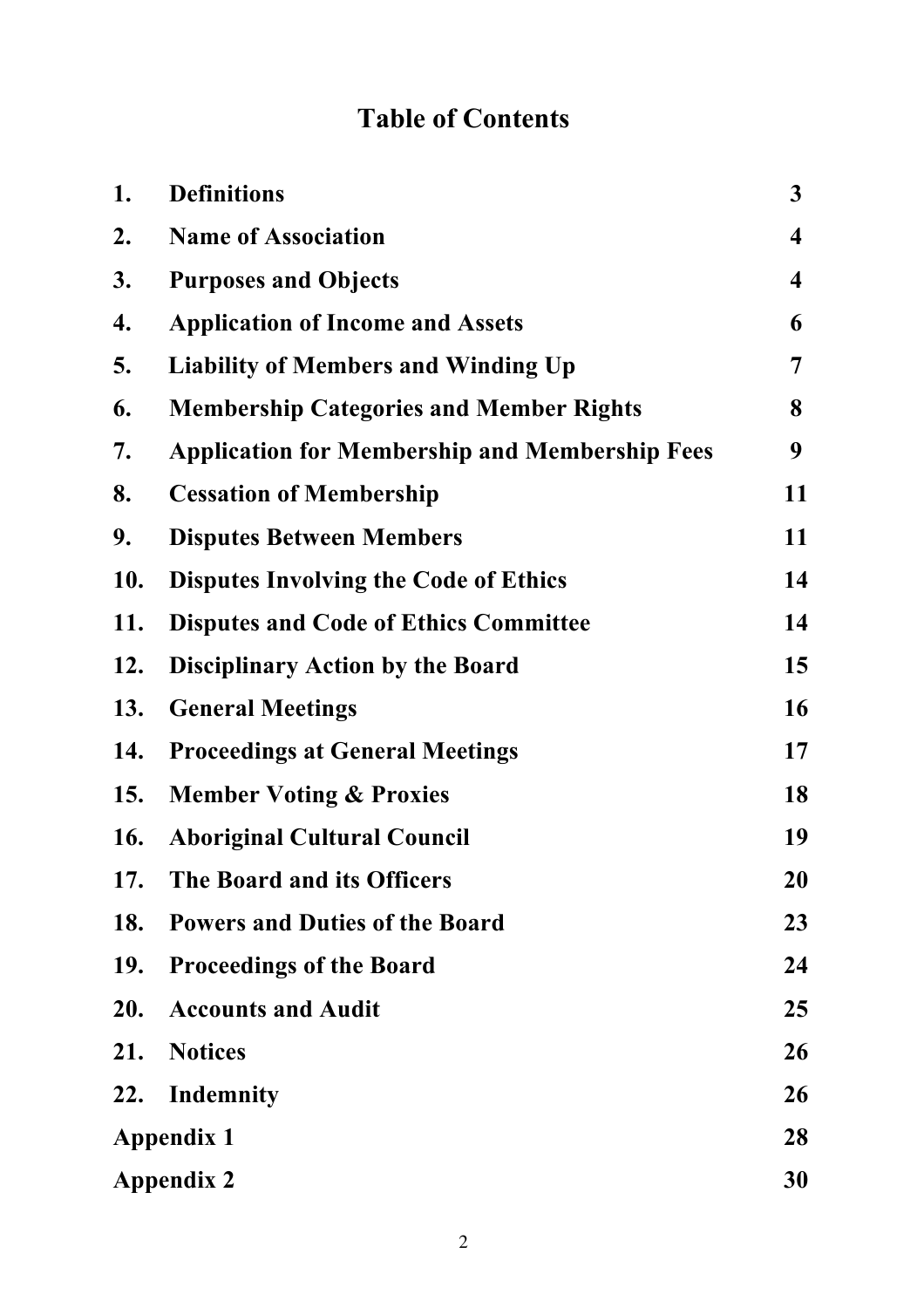## **1. Definitions**

#### (a) In this Constitution:

'Aboriginal Art' means works of art and craft created and/or designed by Aborigines.

'Aboriginal Art Code' means the document prepared by the Board that sets out binding rules, guidelines and structures to be observed in their dealings with Aboriginal artists.

'Aboriginal Member' means any Member who is an Aboriginal.

'Aborigine and Aboriginal' mean someone of Aboriginal or Torres Strait Islander descent.

'Association' means the Aboriginal Art Association of Australia Ltd.

'Board' means the officers of the Association comprising the officers referred to in paragraph 17..

'Code of Ethics' means the Code of Ethics and Business Practice of the Association as set out in Appendix 1.

'Complaints Handling Procedures' means the procedures set out by the Board governing the investigation of complaints raised regarding the Code of Ethics.

'Constitution' means this Constitution and all supplementary substituted or amending provisions for the time being in force.

'DCEC' means the Disputes & Code of Ethics Committee which is defined in paragraph 11.

'General Meeting' means a general meeting of the Members of the Association;

'Law'means the Corporations Act 2001 (Cth) including any regulations, amendment or re-enactment thereof for the time being in force;

'Member' means a member of the Association and includes all the categories of membership listed in paragraph 6. Any reference to "he" "she" or "it" may be used interchangeably;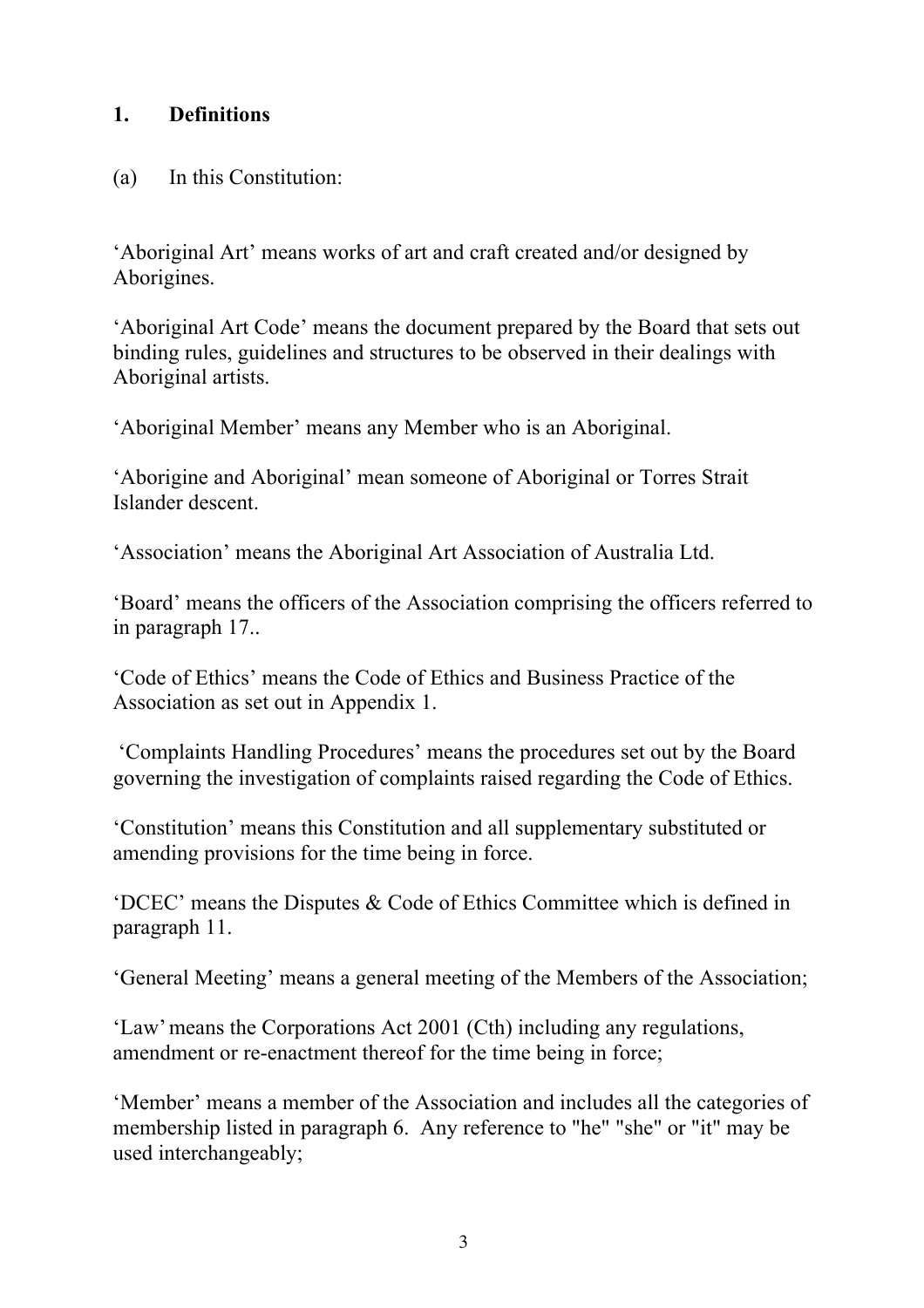'Secretary' means any person appointed to perform the duties of a Secretary of the Association and includes an Honorary Secretary.

- (b) Expressions referring to writing shall unless the contrary intention appears, be construed as references to printing, lithography, photography and other modes of representing or reproducing words in a visible form;
- (c) Headings in this Constitution shall be disregarded in interpreting its provisions.
- (d) Words or expressions contained in this Constitution shall be interpreted in accordance with the provisions of the Interpretation Act 1987 (NSW), and of the Act as in force at the date at which this Constitution became binding on the Association.
- (e) Unless the context otherwise requires, where words are used in the singular they shall include the plural and singular words shall include the plural. Similarly, words referring to the masculine gender, feminine gender or which are gender neutral, shall always be taken as referring to the others.

## **2. Name of Association**

The name of the Association is **ABORIGINAL ART ASSOCIATION OF AUSTRALIA LTD** *(hereinafter called the "Association*" or " $AAAA$ ").

#### **3. Purposes and Objects**

The purposes and objects for which the Association has been established are:

#### (a) Principal purposes:

- (i) The AAAA serves and represents artists, individuals and organisations that produce, promote, protect or support Aboriginal art and the cultures that create and nurture that art.
- (ii) The AAAA's goal is to ensure a vibrant, healthy, sustainable and inclusive Aboriginal visual arts industry.
- (iii) The AAAA recognises above all that the industry depends upon the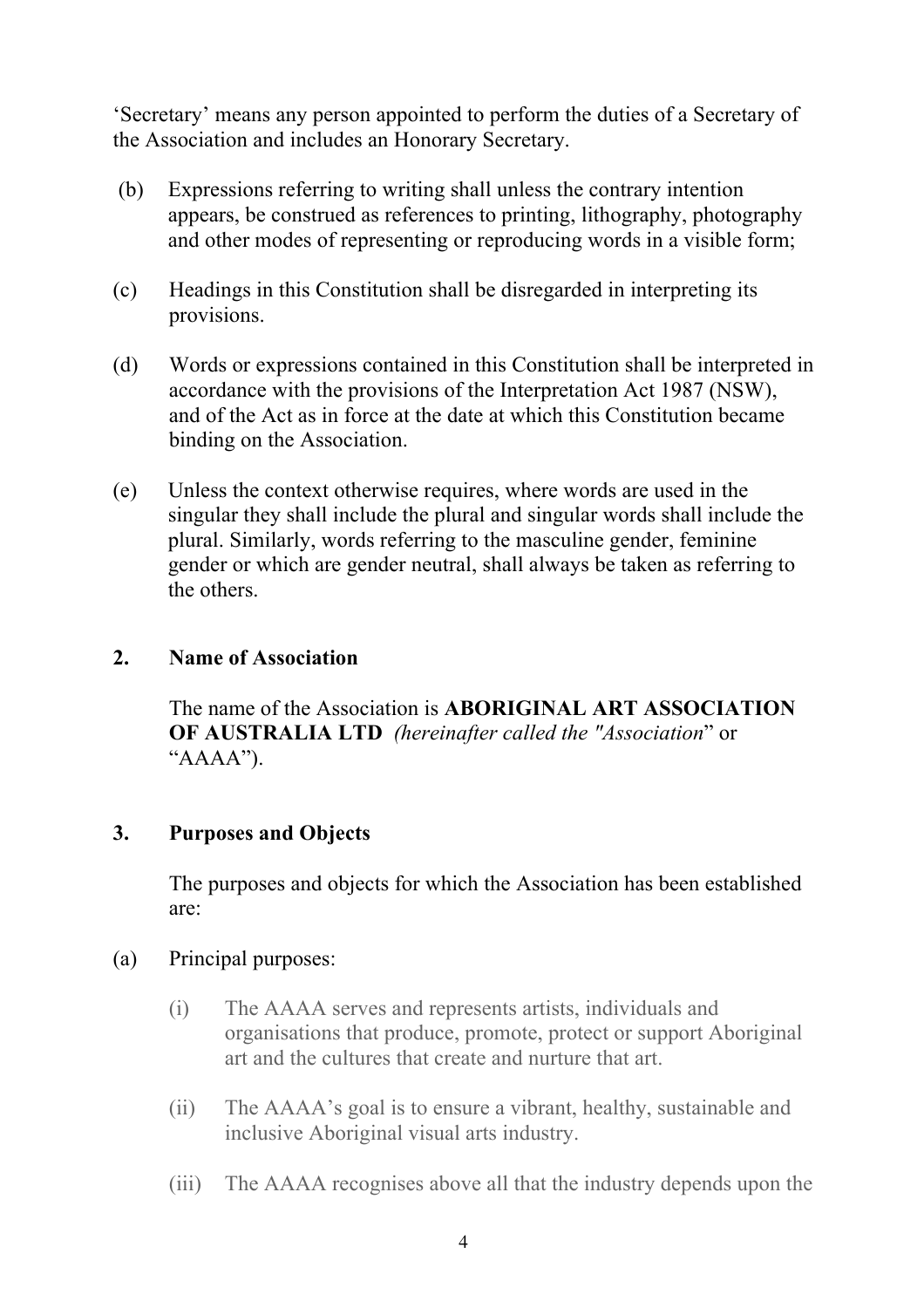creative genius of Aboriginal artists producing cultural material and that the long term viability of the industry depends upon that culture remaining strong.

- (iv) The AAAA seeks to provide the industry with and to promote a nationwide safe and ethical environment in which Aboriginal artists are free and safe to ply their trade for fair and prompt remuneration, free from exploitation, bullying and coercion.
- (v) The AAAA operates as an advocate for all industry participants, whether artist, gallery or dealer and whether independent or art centre affiliated.
- (vi) The AAAA provides Members with an ideal mechanism to expand their contacts, remain abreast of and discuss issues relevant to the industry and grow their businesses.
- (b) to foster a commitment to excellence in product, presentation and service in the sale of Aboriginal artworks throughout Australia;
- (c) to foster consumer confidence in those dealing in Aboriginal arts and crafts;
- (d) to promote honesty and integrity in dealings between the public, museums, Aboriginal artists, their representatives, galleries and dealers in Aboriginal art;
- (e) to develop, promote, uphold and enforce compliance with the Code of Ethics, including investigating alleged breaches of the Code of Ethics;
- (f) to enhance the professional standing of the Members;
- (g) to develop stronger ties between dealers in Aboriginal art and Aboriginal artists, their agents, arts bodies and Government;
- (h) to promote financial accountability in the relationships between retailers, agents and manufacturers and the Aboriginal artists with whom they work;
- (i) to provide support for Aboriginal artists;
- (j) to encourage emerging Aboriginal artists;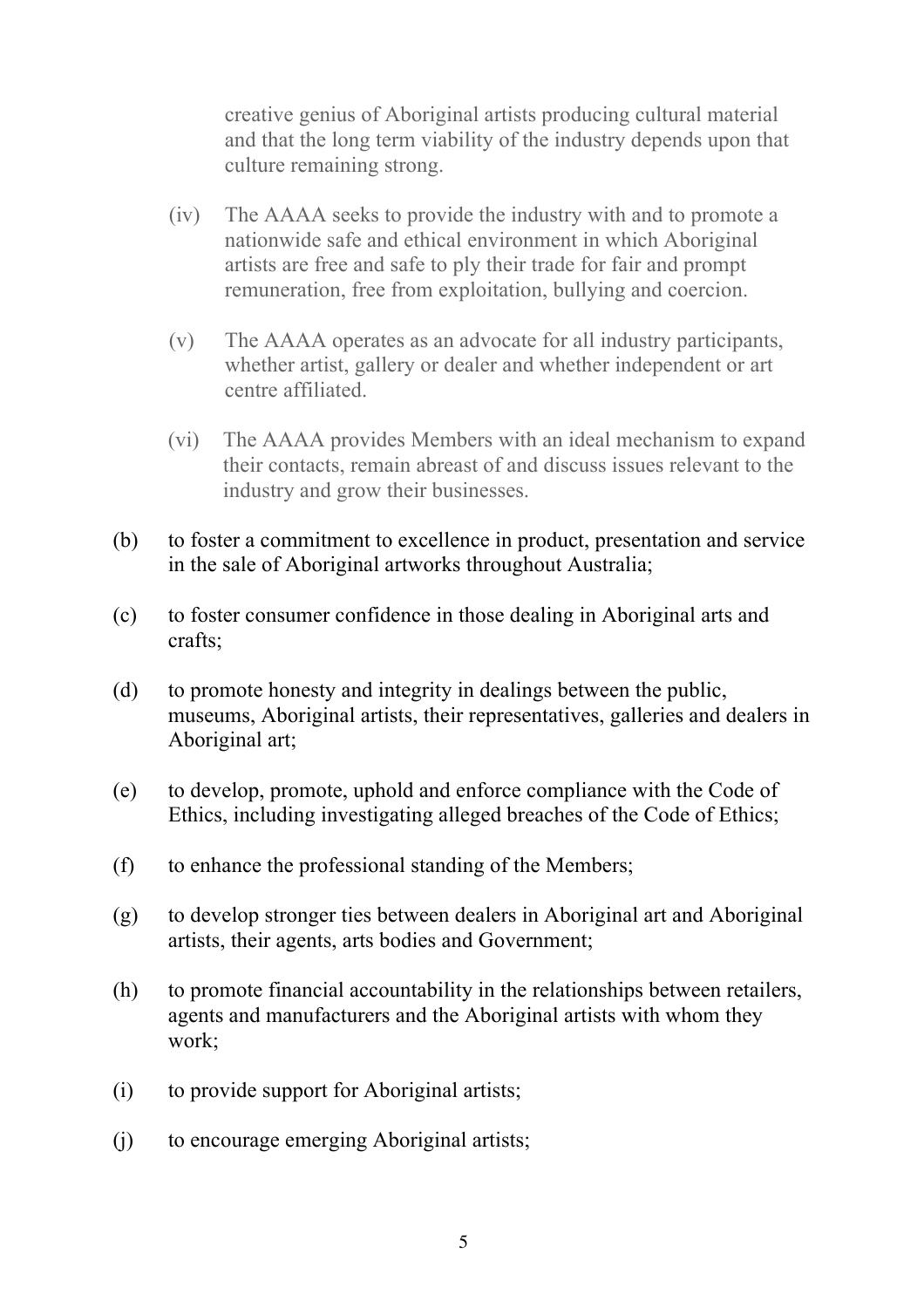- (k) to assist in the development and promotion of a national standard for authentication of Aboriginal artworks;
- (l) to bring together Members of the Association for the mutual improvement and higher education of one another;
- (m) to promote the interest of Members of the Association in all matters affecting the good standing of their reputation;
- (n) to admit and recognise as Members of the Association only such persons as shall comply with this Constitution, the Association's Code of Ethics and any other rules which are made from time to time by the Board;
- (o) to promote, support or oppose legislative or other measures affecting the business interests of Members and the welfare of Aboriginal artists.
- (p) to promote the role of artists and community organisations in the preservation and maintenance of the cultural life of Aboriginal communities;
- (q) to collect, maintain and circulate to Members statistics and other information in regard to the Aboriginal art market or any legislation affecting it, and to print, publish, issue and/or circulate such papers, pamphlets, periodicals, books, circulars and other written material as may appear to be conducive to any of these objects;
- (r) to undertake the arbitration, settlement and adjudication of disputes between Members, arising out of trade and commerce;
- (s) to subscribe or guarantee money for charitable or benevolent objects, or for any public, general or useful object but in particular those relevant to the Aboriginal arts;
- (t) to do all such other things as are incidental or conducive to the attainment of the objects and the exercise of the powers of the Association.

#### **4. Application of Income and Assets**

All income and property of the Association shall be applied solely towards the promotion of the objects of the Association as set forth in this Constitution. No portion thereof shall be paid or transferred, directly or indirectly, by way of dividend, bonus or otherwise by way of profit, to the Members of the Association **PROVIDED THAT** nothing herein shall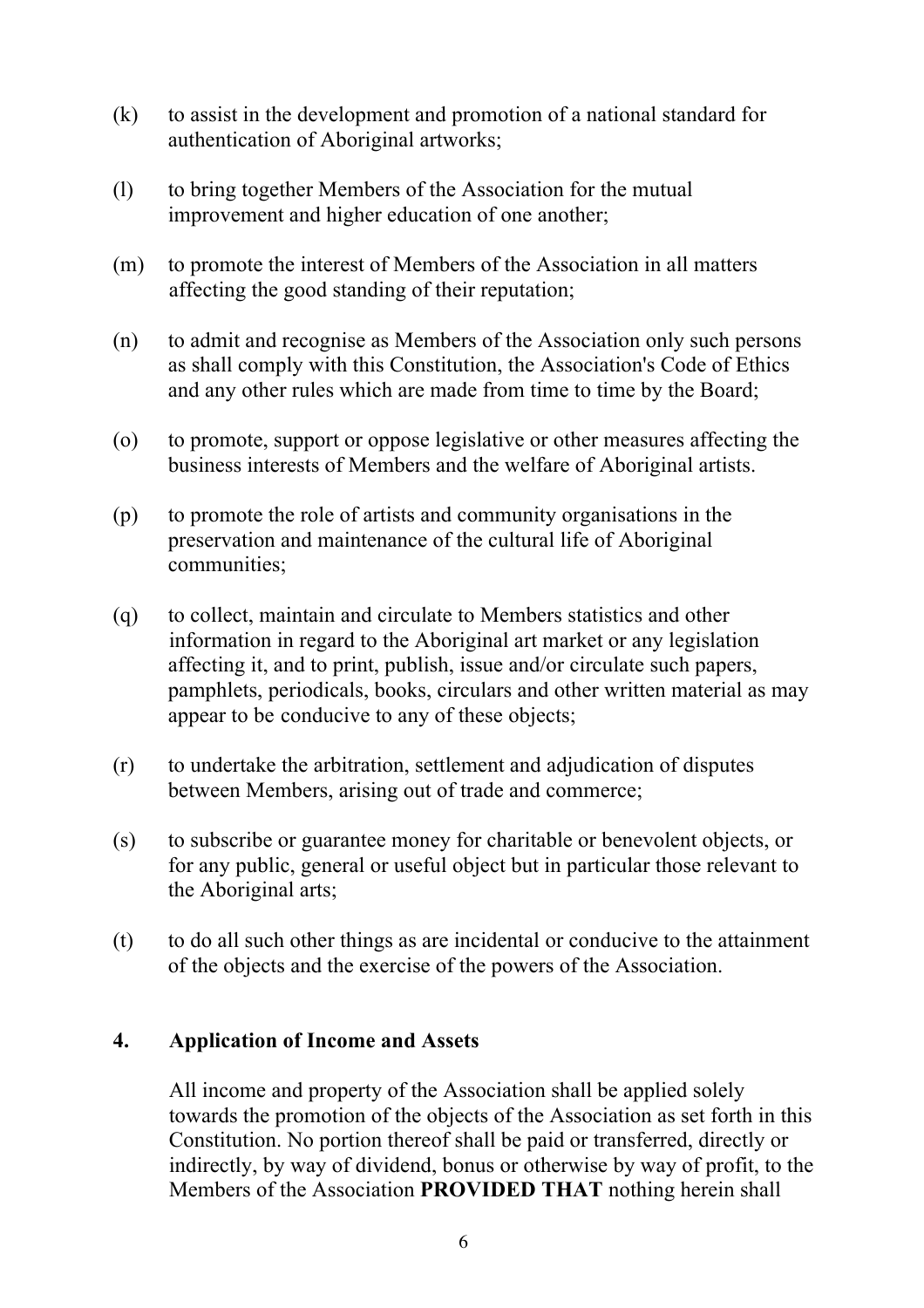prevent the payment, in good faith, of reasonable and proper remuneration to any Member, officer, or servant of the Association in return for any services actually rendered to the Association or to any Member in relation to any contract, right or claim in which he or she is interested and which arises otherwise than by their membership. Without limiting the generality of the foregoing, nothing herein shall prevent the payment for goods or services supplied by any Member in the ordinary or usual way of business, nor prevent the payment of interest for money lent or reasonable and proper rent for premises demised or let by any Member to the Association.

## **5. Liability of Members and Winding Up**

- (a) The liability of the Members is limited.
- (b) If:
- (i) the Association is wound up while a person or other entity is a Member or within one (1) year after the person or other entity ceased to be a Member; and
- (ii) the debts and liabilities of the Association exceed its assets;

each Member or former Member described in paragraph 5(b)(i) of this Constitution shall be liable to contribute to the property of the Association for debts and liabilities contracted before s/he ceased to be a Member and for the cost of winding up and for the adjustment of the rights of the contributories among themselves. **BUT SUCH LIABILITY SHALL NOT EXCEED \$100.**

(c) If upon the winding-up or dissolution of the Association there remains any property, after satisfaction of all its debts and liabilities, the same shall not be paid to or distributed among its Members but shall be given or transferred to some other organisation or organisations having objects similar to the objects of the Association and which prohibits the distribution of income and property among members, such organisation or organisations to be eligible for tax deductibility of donations under Subdivision 30-B of the Income Tax Assessment Act 1997 (Cth), or successor legislation or if effect cannot be given to this provision, then to some cultural object approved under Subdivison 30-B of the Income Tax Assessment Act 1997 (Cth) or successor legislation.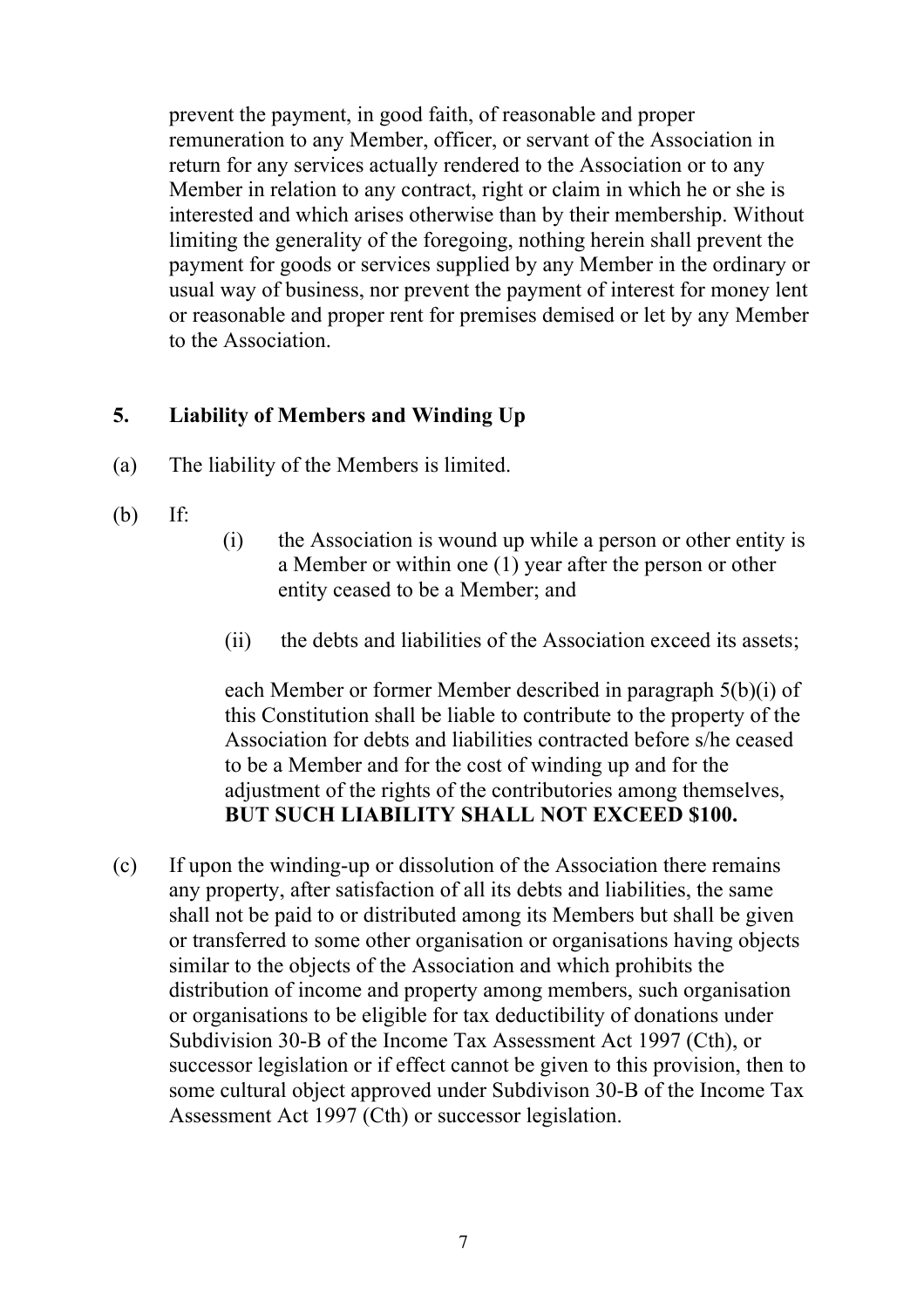## **6. Membership Categories and Member Rights**

- (a) There are five categories of membership:
	- (i) Trade Member, which includes galleries (exhibiting and nonexhibiting, specialist and non-specialist), overseas galleries, organisations and businesses trading in Aboriginal art including art retailers, auction houses and art wholesalers, independent art consultants and art centres;
	- (ii) Associate Member, which includes advocacy organisations, bureaucracies, public galleries, organisations and businesses associated with Aboriginal art and any of the categories listed under Trade Membership that either wish only to take up Associate Membership or have not yet met the industry experience requirements for Trade Membership;
	- (iii) Artist Member, being Aboriginal artists;
	- (iv) Supporter Member, which includes industry supporters who do not own or operate retail or wholesale Aboriginal art businesses;
	- (v) Corporate Member, whereby an organisation joins the Association on behalf of blocks of Trade Members or Artist Members, such as resource organisations and Aboriginal co-operatives.
- (b) Members may, as long as their membership is current and they continue to comply with the provisions of this Constitution and Code of Ethics, describe themselves as a "Member of the Aboriginal Art Association of Australia". They may also display the logo of the Association.
- (c) Associate Members and Supporter Members shall have no voting rights in the Association.
- (d) A Member may be either an individual or an incorporated body.
- (e) Membership is by AAAA Board acceptance only and is not transferable.
- (f) Where two or more Members work in the same business, they shall have only one vote.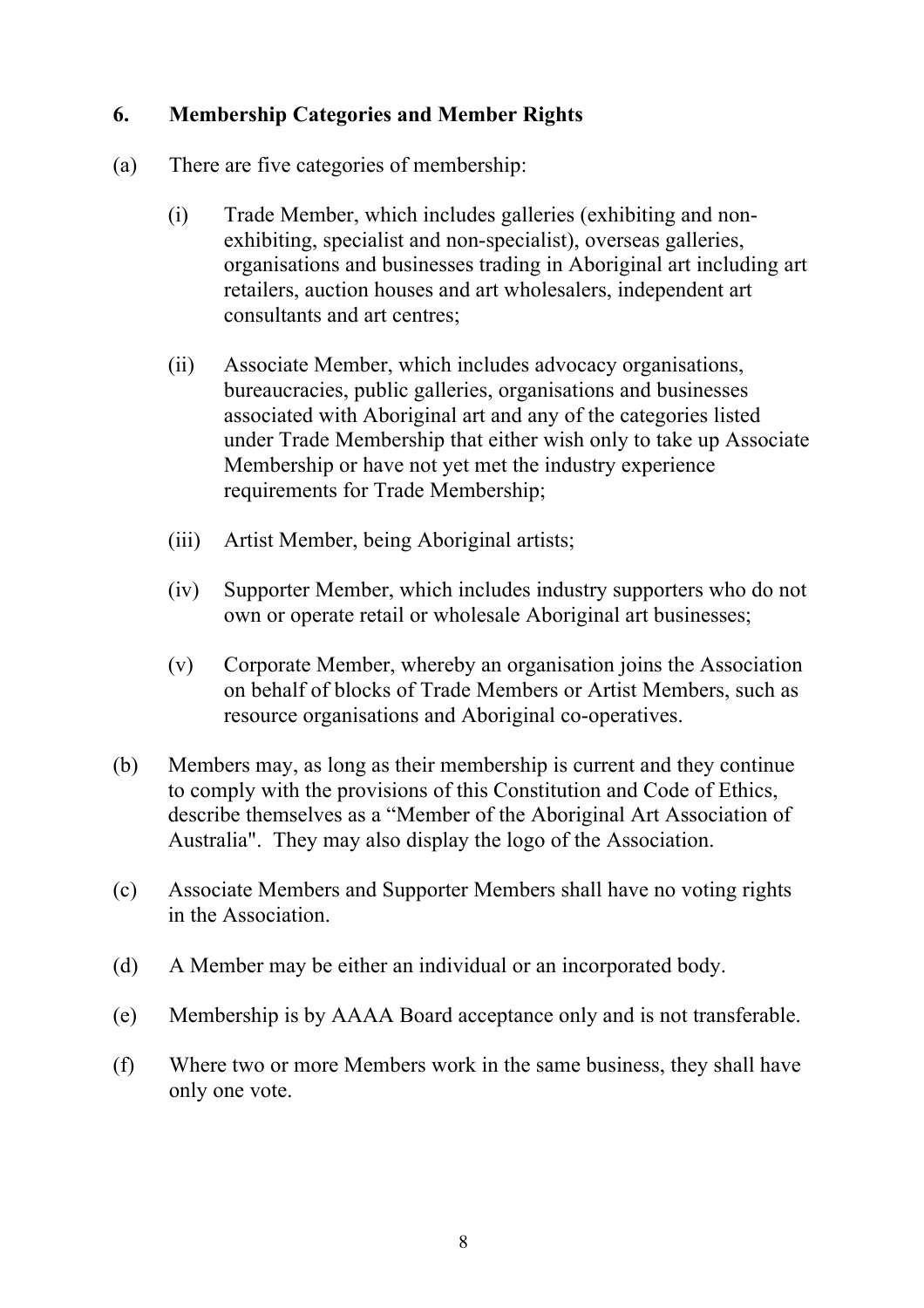## **7. Application for Membership and Membership Fees**

- (a) Every applicant for Trade Membership must satisfy all of the following criteria in order to be accepted for Trade Membership, unless decided otherwise by the Board:
	- (i) In the case of an individual applicant, be at least twenty-one  $(21)$ years of age and have had a demonstrable industry involvement for one year;
	- (ii) In the case of an applicant that is a company, it must have been dealing in Aboriginal art under the same business name for a continuous period of not less than one year;
	- (iii) During the above periods, have demonstrated the capability of complying with this Constitution and the Code of Ethics, to the satisfaction of the Board;
	- (iv) Have signed a written agreement to abide by the Code of Ethics (as amended from time to time); and
	- (v) (a) Agree to permit a representative appointed by the Board, being a person that the Board considers has the appropriate expertise and independence, to scrutinise the Member's trading premises and stock in trade, from time to time.
		- (b) Before granting membership, the Board must be satisfied that the knowledge of the applicant is satisfactory in the areas of:
			- (i) regulations relevant to trading in Aboriginal art;
			- (ii) the applicant's specialised field(s) of trading; and
			- (iii) the Code of Ethics.
- (b) Membership is open to all applicants falling within paragraphs 6 and 7 of this Constitution.
- (c) Application for membership shall be made in writing to the Secretary and shall be signed by the applicant and shall be in such form as the Board may from time to time prescribe. The application shall be accompanied by payment of an application fee which shall be \$100 for all Members other than Supporter Members and Artist Members, who shall be liable for a payment of \$10, unless varied by the Board. This application fee is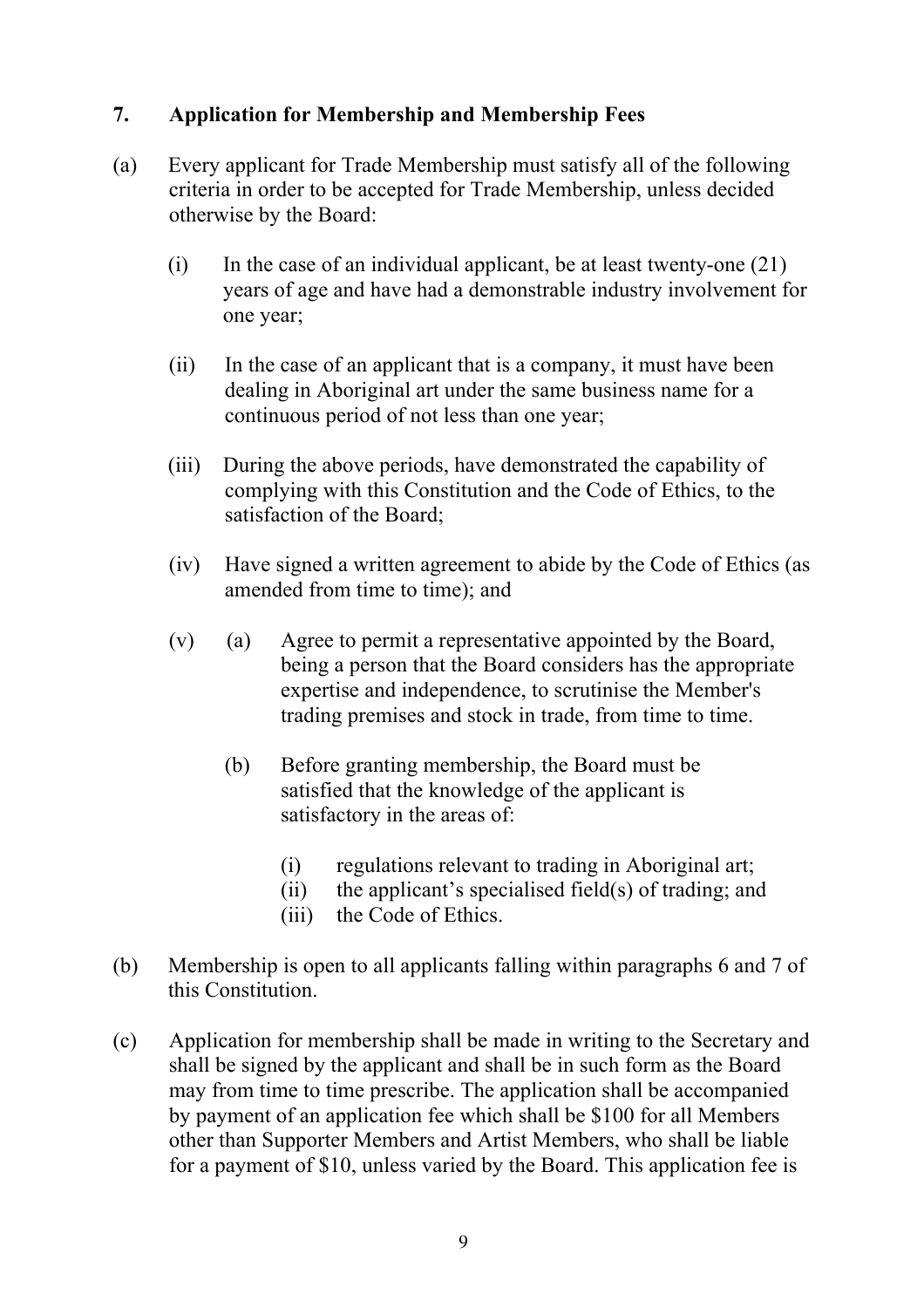non-refundable regardless of the outcome of the application but will be deducted from the joining fee if the application is successful.

- (d) The Secretary shall advise Members of the application in the Association newsletter or by email and request them to advise the Board within 30 days as to any objection that they may have to the applicant's grant of membership.
- (e) All objections to proposed membership shall be treated in confidence, both by the objector and the Board. Within ninety (90) days, the Board shall decide on the admission or rejection of the applicant and advise its decision to the Secretary. The decision to admit an applicant to membership requires a two-thirds majority vote of the Board in favour of the applicant.
- (f) The Secretary shall advise the applicant of the Board's acceptance or rejection of the applicant's membership. In no case shall the Secretary be required to give any reason for the rejection of an application for membership.
- (g) Any correspondence between the Association, the applicant or any objector or any information divulged by the applicant in respect of an application for membership shall be treated by the Board as having been provided in confidence.
- (h) When an applicant's membership application has been accepted by the Board, the Secretary shall forthwith send the applicant written notice of the acceptance and a request for:
	- (i) payment of any unpaid application fee, joining fee and first annual subscription fee, and
	- (ii) a written agreement to abide by the Code of Ethics.
- (i) If payment of any unpaid application fee, joining fee and/or the first annual subscription fee are not received within two (2) calendar months after the date of the notice of acceptance to membership, the Board may, in its discretion, cancel its acceptance of the applicant for membership of the Association.
- (j) Subscription fees will be determined annually by the Board by no later than 30 June each year.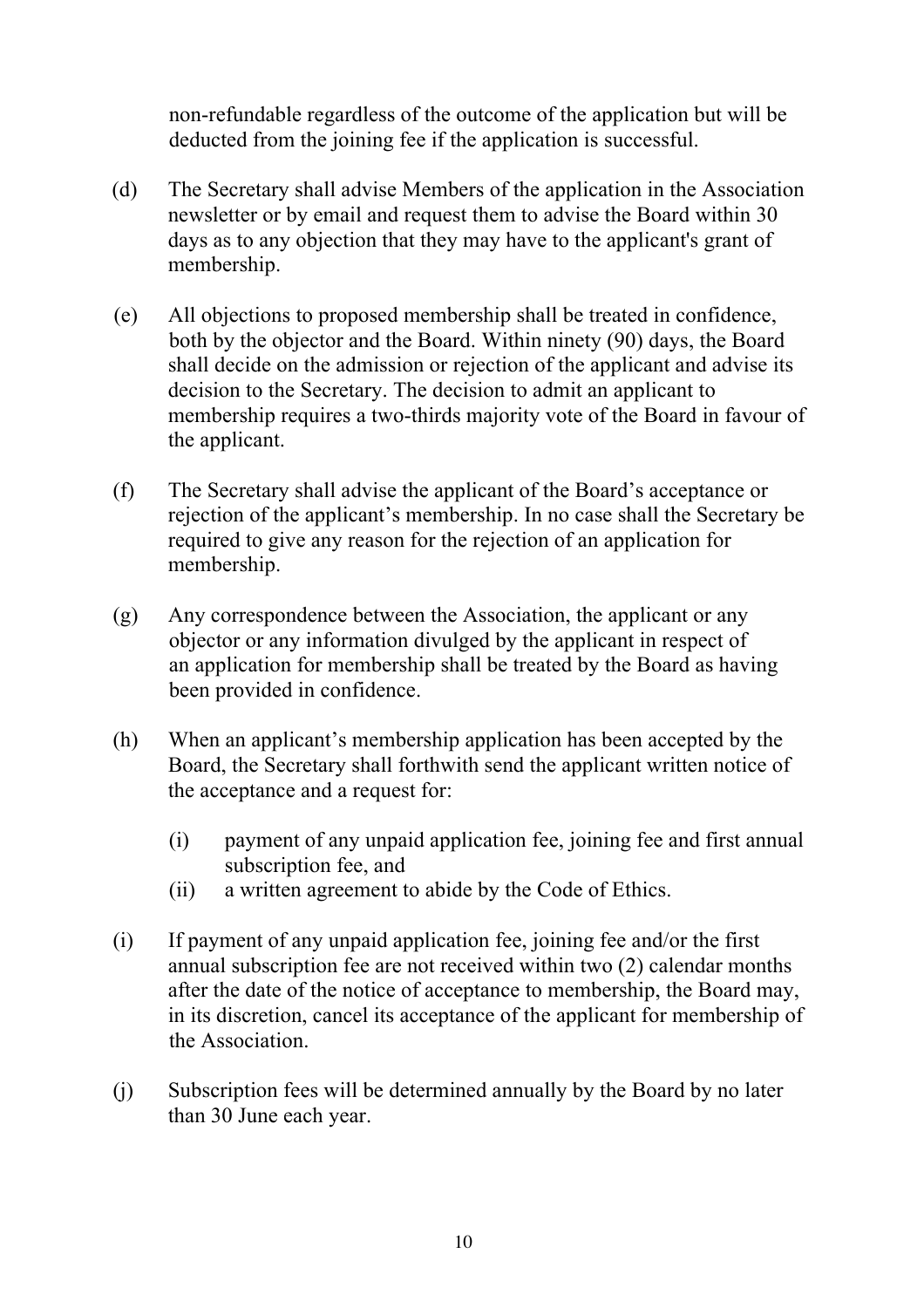- (k) All annual subscription fees are payable as of the first day of July in every year or at such other time as determined from time to time by the Members at a General Meeting.
- (l) The Board may vary any fee from time to time in respect of individual applicants or Members.

## **8. Cessation of Membership**

- (a) If the subscription fees of a Member shall remain unpaid for a period of three (3) calendar months after they become due then the Member may after notice of the default has been sent to it by the Secretary or Honorary Treasurer be debarred by resolution of the Board from all privileges of membership and its name may be removed by the Board from the Register of Members. The Board may reinstate the Member and restore its name to the Register on payment of all amounts in arrears, if the Board sees fit to do so. Whether by agreement of both parties, voluntary resignation, or being removed, the Member ceases to be a Member then it must immediately remove all references to its membership of the AAAA and all AAAA displays/logos etc. from all websites, stationery, premises, etc.
- (b) A Member may at any time by giving notice in writing to the Secretary resign its membership of the Association but shall continue to be liable for any annual subscription fees and all amounts in arrears due and unpaid at the date of its resignation and for all other moneys due by it to the Association and in addition for any sum not exceeding \$100 for which it is liable as a Member of the Association under paragraph 5 of this Constitution.

#### **9. Disputes Between Members**

- (a) This paragraph 9 governs disputes between Members where the dispute does not involve matters involving the Code of Ethics. Disputes involving the Code of Ethics are dealt with in paragraph 10 of this Constitution.
- (b) In the event that there is a dispute between the Members of the Association, the Members shall negotiate in good faith to endeavour to resolve the dispute.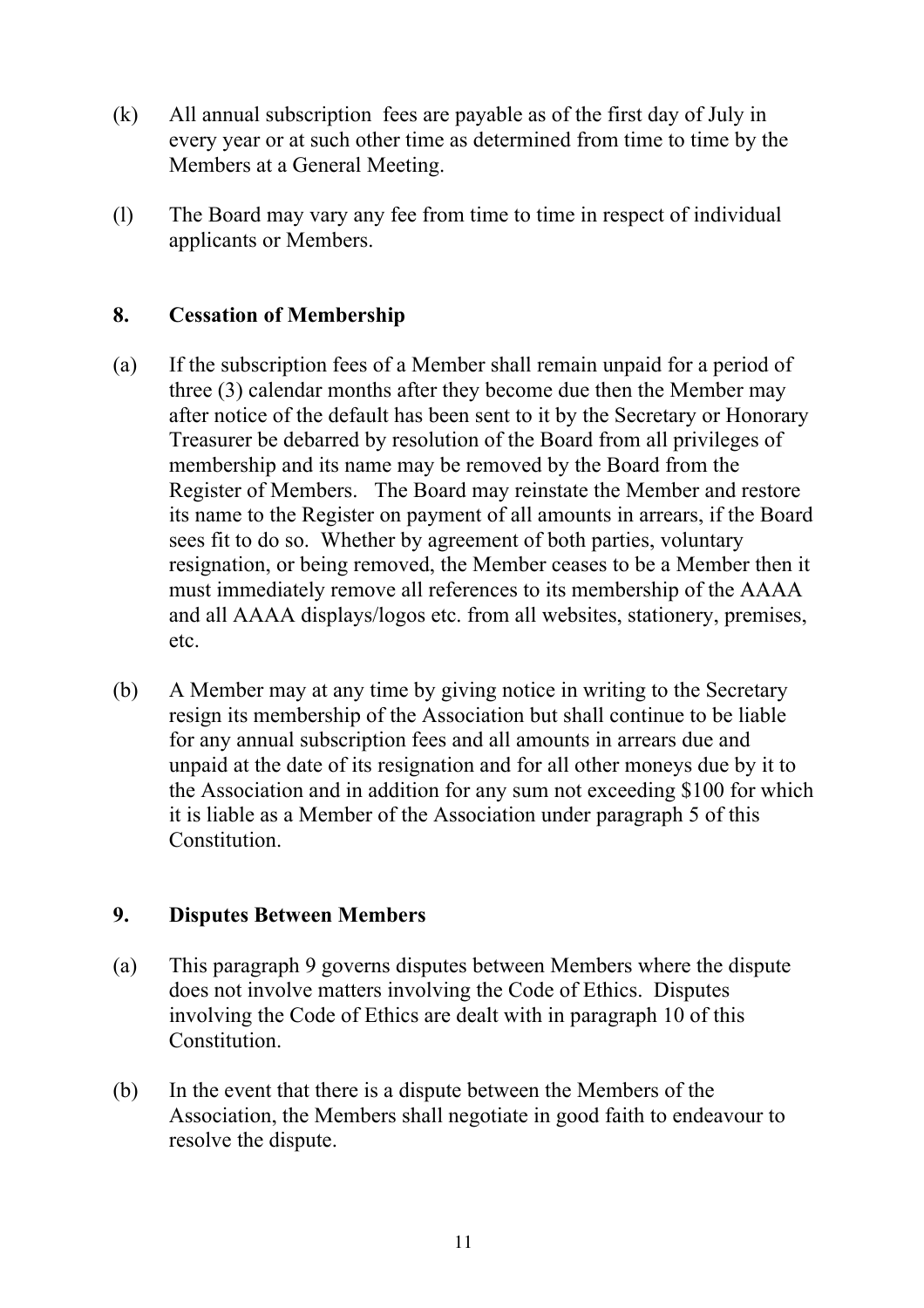- (c) If any matter remains unresolved for ten (10) days after the dispute arose, either party may deliver to the other a notice requesting that the dispute be referred forthwith to the Disputes and Code of Ethics Committee (**DCEC**).
- (d) The Member wishing to refer the dispute to the DCEC shall give written notice to the Secretary of the Association stating that there is a dispute between Members, setting out details of the dispute in the form required by the Secretary from time to time and asking for the DCEC to provide recommendations to settle the matter or recommendations to the Board as to how the Board should adjudicate on the matter.
- (e) Provided that paragraphs 9 (b) to 9 (d) have been complied with, the DCEC shall convene within fourteen days of the delivery of the notice referred to in paragraph 9 (d) and make best efforts in good faith to assist the Members to settle the dispute.
- (f) Members agree that participation in any mediation proposed by the DCEC to assist in dispute resolution is compulsory. If the either Member fails to take part in mediation, or in the opinion of the DCEC fails to meaningfully engage in the mediation process, the DCEC shall have the option of discontinuing assisting in settling the matter and/or discontinuing the process of providing the Board with recommendations on how to resolve the matter, without further reference to the Member or Members who have failed to take part in or failed to meaningfully engage in the mediation.
- (g) If following the referral of the matter to the DCEC, the dispute is satisfactorily resolved and the resolution of the dispute is confirmed in writing by both Members, no further action will be taken by the Association in respect of the dispute.
- (h) Provided that paragraph 9 (f) has not been invoked, if the Members and the DCEC are unable to resolve the dispute by negotiation and mediation to both the Members' satisfaction, the DCEC shall proceed to investigate the matter. The DCEC shall be responsible for investigating a dispute and giving its recommendations in writing to the Board.
- (i) Each party shall be given the opportunity to be interviewed by the DCEC and be given the opportunity to put forward submissions in writing. Neither taking part in an interview nor providing written submissions shall be mandatory.
- (j) Upon completion of its investigation, the DCEC shall provide the Board with a written report detailing: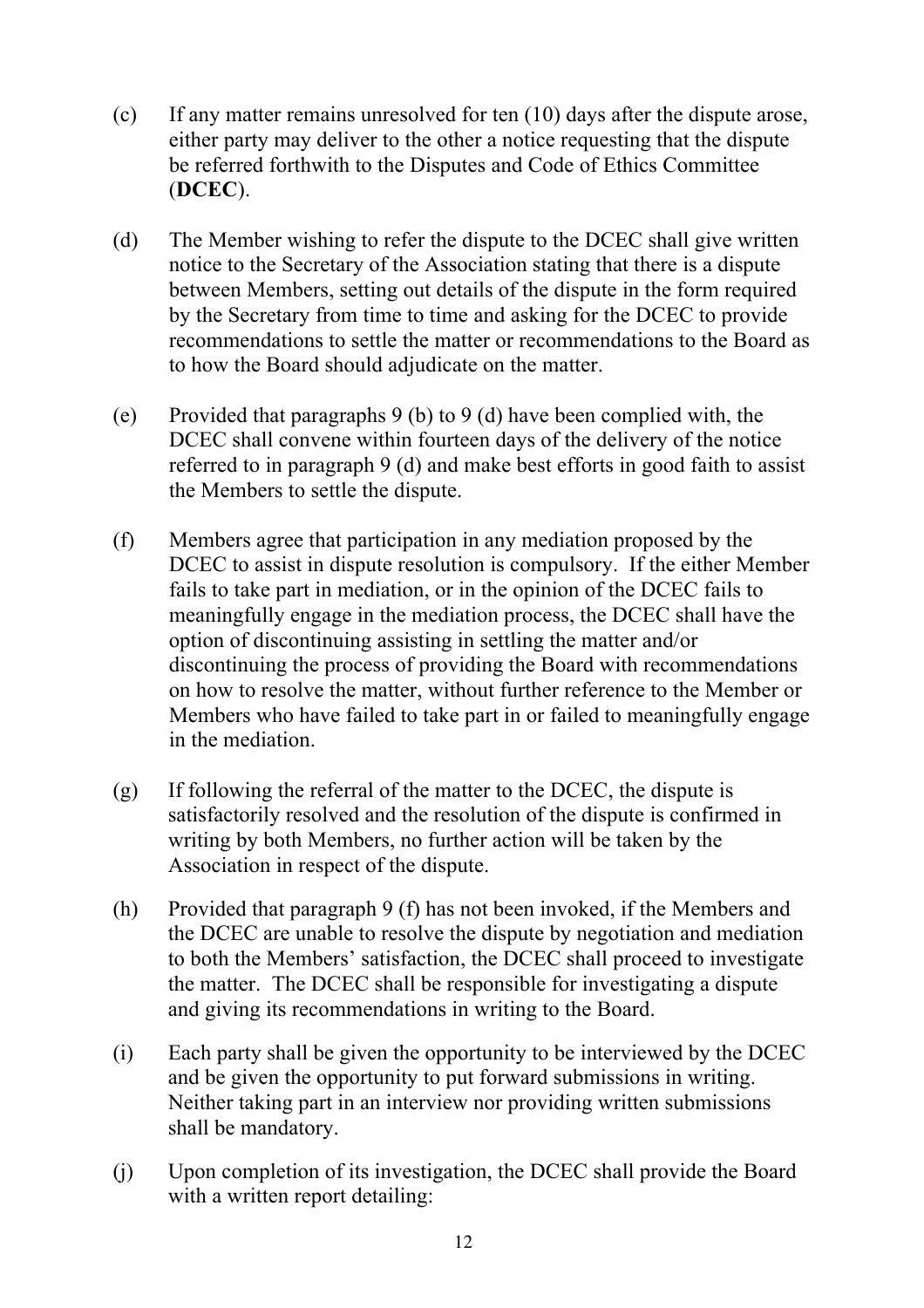- (i) the substance of the dispute;
- (ii) the DCEC's findings; and
- (iii) the DCEC's recommendations.
- (h) A copy of the DCEC's report shall be provided to the Members involved.
- (i) The Board shall provide 14 days' Notice of the Meeting in which it will consider the DCEC report.
- (j) The meeting must take place within 28 days of the receipt of the DCEC report.
- (k) The Members involved may make further written submissions to the Board. Any submissions must be received by the Board no later than 7 days prior to the Meeting.
- (l) The Members involved will be entitled to address the Board in the Meeting for a maximum of 20 minutes each unless given leave for a longer period by the chairperson.
- (m) The Board must issue its decision within 7 days of the Meeting.
- (n) No party has the right of appeal except by leave of the Board.
- (o) The decision of the Board shall be by a simple majority except where the Member is to be expelled from the Association in which case the Board must observe the processes set out in paragraphs 12 (e) and 12 (f).
- (p) Members agree to be bound by the final decision of the Board once any possible Board granted right of appeal has been concluded.
- (q) The parties to the dispute shall pay their own costs incurred in the resolution process under this paragraph 9.
- (r) Subject to a determination of the Board to the contrary, the parties to a dispute shall treat all documents delivered to the Board or the DCEC, and steps taken in relation to a dispute, as confidential and shall not, without having obtained the prior written permission of the AAAA, disclose information about or contained in those documents or steps other than for the purpose of resolving the dispute.
- (s) Should any party to the dispute fail to comply with reasonable directions of the DCEC or the Board during the investigation of the dispute, the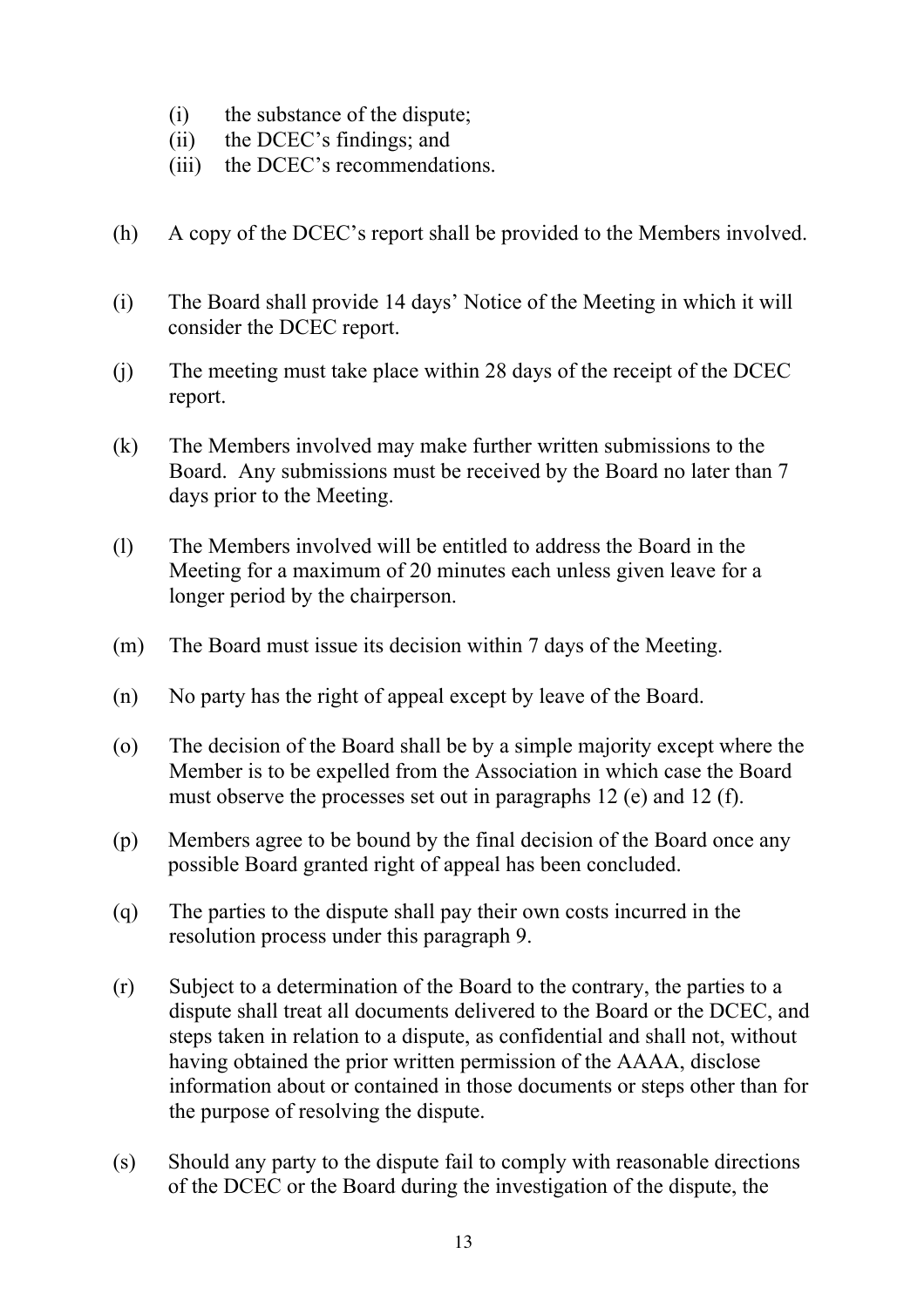Board may (at its discretion) immediately discontinue the Association's involvement in assisting in the resolution of the dispute and/or forward the details of the dispute to the appropriate authorities.

(t) The Board and the DCEC will not accept or consider disputes or complaints from Supporter Members under this paragraph 9.

## **10. Disputes and Complaints Involving the Code of Ethics**

- (a) Any complaint made against a Member or any dispute between Members involving the Code of Ethics will be dealt with in accordance with this Constitution, the Code of Ethics and the Complaints Handling Procedures.
- (b) The Board is only obliged to accept and consider complaints where the complainant is a Trade, Associate, Artist or Corporate Member of the Association.
- (c) The Board may, at its absolute discretion, consider complaints from Supporter Members and non-members.

#### **11. Disputes and Code of Ethics Committee**

- (a) The Board shall have the power to establish a sub-committee that shall be called the Disputes and Code of Ethics Committee (**DCEC**).
- (b) There shall be no fewer than two and no more than five people appointed to sit on the DCEC at any time.
- (c) The appointment may be for a period of time or for the purposes of determining a particular dispute or ethical issue.
- (d) At least one member of the DCEC shall be a Board member.
- (e) Where possible, at least one member of the DCEC shall be Aboriginal.
- (f) The DCEC may inform itself by any means it considers reasonable including but not limited to requiring written statements, requiring statutory declarations, receiving verbal evidence, taking a view, making any inspection, and appointing experts or representatives to obtain or give evidence.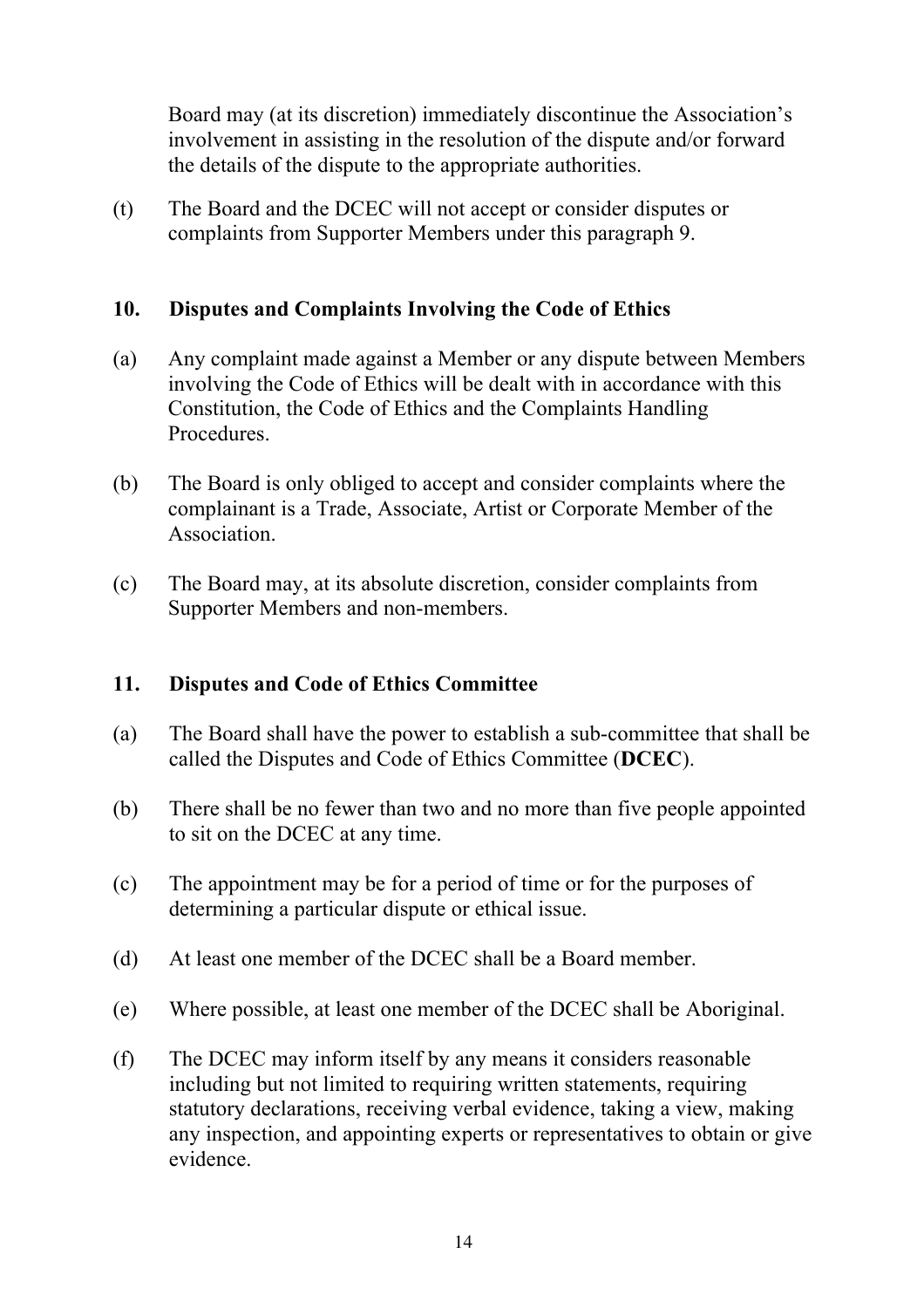- (g) The DCEC is not bound by the rules of evidence and may determine its own procedure except that in matters involving the Code of Ethics, it shall observe the current Complaints Handling Procedures issued by the Board and in disputes falling under paragraph 9, it shall follow the provisions of that paragraph.
- (h) Members shall appear in person before the DCEC and legal representation shall not be permitted except by leave of the DCEC or as set out in the Complaints Handling Procedures.
- (i) The Board shall have the power to charge any party to any proceedings of the DCEC with the costs incurred by the DCEC, the Board, or their nominees or representatives in the course of exercising the powers and functions provided by paragraphs 9, 10, 11 or 12. This shall include but not be limited to travelling expenses, the cost of accommodation and food and all professional fees.
- (j) Each Member agrees that before it may commence legal proceedings against another Member:
	- (i) it must exhaust its rights provided by paragraphs 9 and 10; and
	- (ii) the DCEC or the Board, as appropriate must have made a definitive determination on the issue.

## **12. Disciplinary Action by the Board**

- (a) If any Member wilfully refuses or neglects to comply with the provisions of this Constitution or does not obey or comply with any decision of the Board or DCEC or acts in a way which in the opinion of the Board contravenes the Code of Ethics or is otherwise prejudicial to the objects or interests of the Association, the Board may censure, suspend or expel the Member from the Association and remove its name from the Register of Members.
- (b) Before the Board makes any determination pursuant to paragraphs 9 and/or 10, it must request the DCEC to receive and consider the relevant material and make a recommendation to the Board as to the appropriate course of action.
- (c) Regarding paragraph 9, the DCEC shall ensure that the Member has notice of the allegations and shall give that Member an opportunity of giving, orally or in writing, any explanation or defence it may think fit.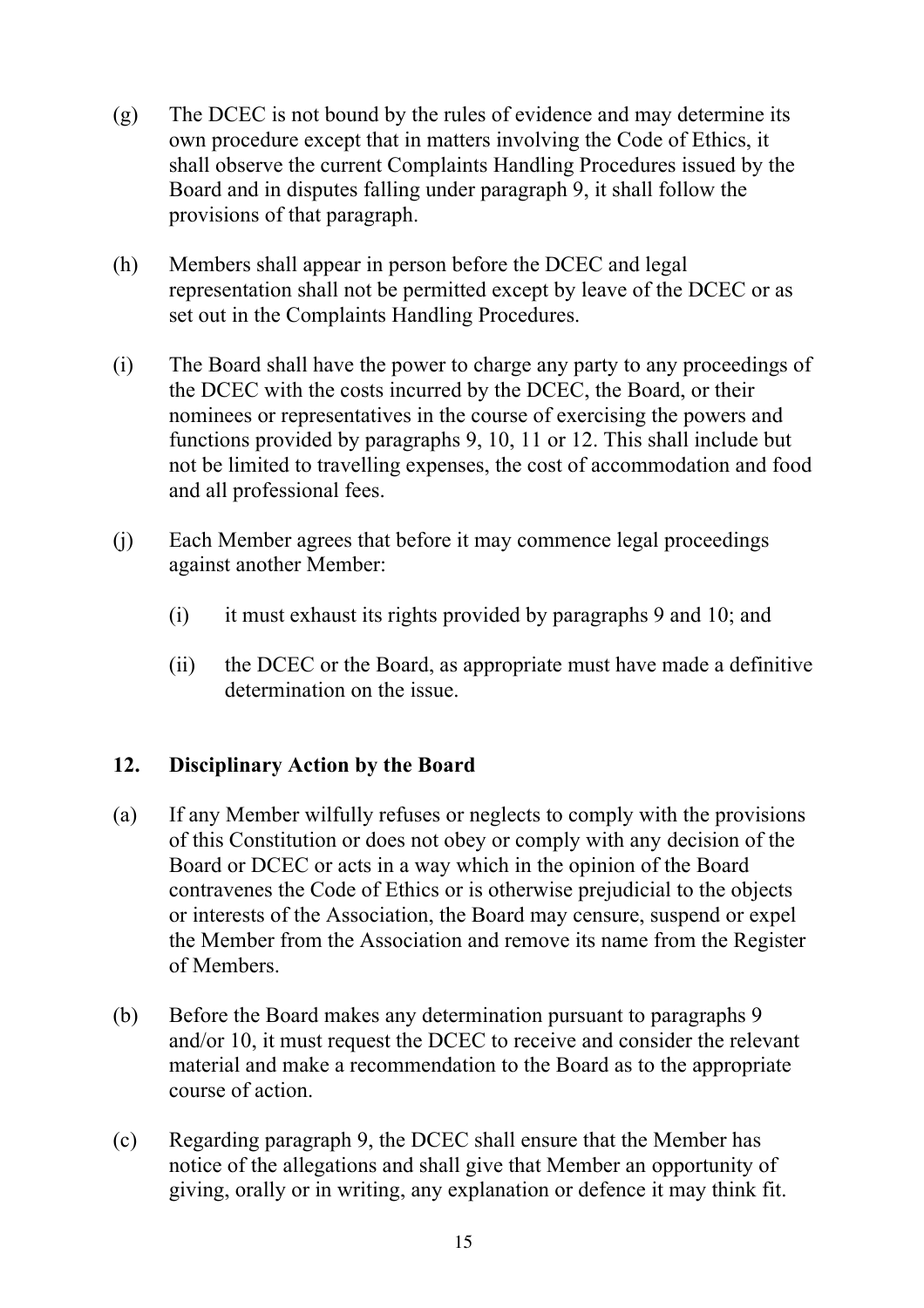- (d) Regarding paragraph 10, in dealing with the allegations, the Board and the DCEC shall follow the Complaints Handling Procedures.
- (e) If the Board proposes to expel, censure or suspend a Member from the Association, the Secretary of the Association shall notify the Member of the proposal and of the date on which the resolution for expulsion or disciplinary action (Resolution) is to be considered by the Board. The Member may by notice in writing lodged with the Secretary at least twenty four (24) hours before the time for holding the meeting at which the Resolution is to be considered by the Board, elect to address the Board. Any such address to the Board shall be limited to 20 minutes.
- (f) The Resolution must be passed by a majority of at least two-thirds of those Board members present and voting (such vote to be taken by ballot) whereupon the Member shall be expelled and its name removed from the Register of Members.

#### **13. General Meetings**

- (a) All Meetings, other than the Annual General Meetings, shall be called General Meetings.
- (b) Any three Trade Members of the Board may, whenever they think fit, require that a General Meeting be convened.
- (c) Subject to the provisions of the Law relating to special resolutions and agreements for shorter notice, twenty five (25) days' notice at least (exclusive of the day on which the notice is served or deemed to be served, but inclusive of the day for which notice is given) specifying the place the date and the hour of meeting and in case of special business the general nature of that business shall be given to such persons as are entitled to receive such notices from the Association.
- (d) All business shall be special that is transacted at a General Meeting and also all that is transacted at an Annual General Meeting, with the exception of: the consideration of the accounts, balance sheets and the report of the Board and Auditors; the election of officers and other members of the Board in the place of those retiring; and the appointment and fixing of the remuneration of the Auditors.
- (e) Changes to this Constitution and the Code of Ethics shall only be possible at an Annual General Meeting or General Meeting that has been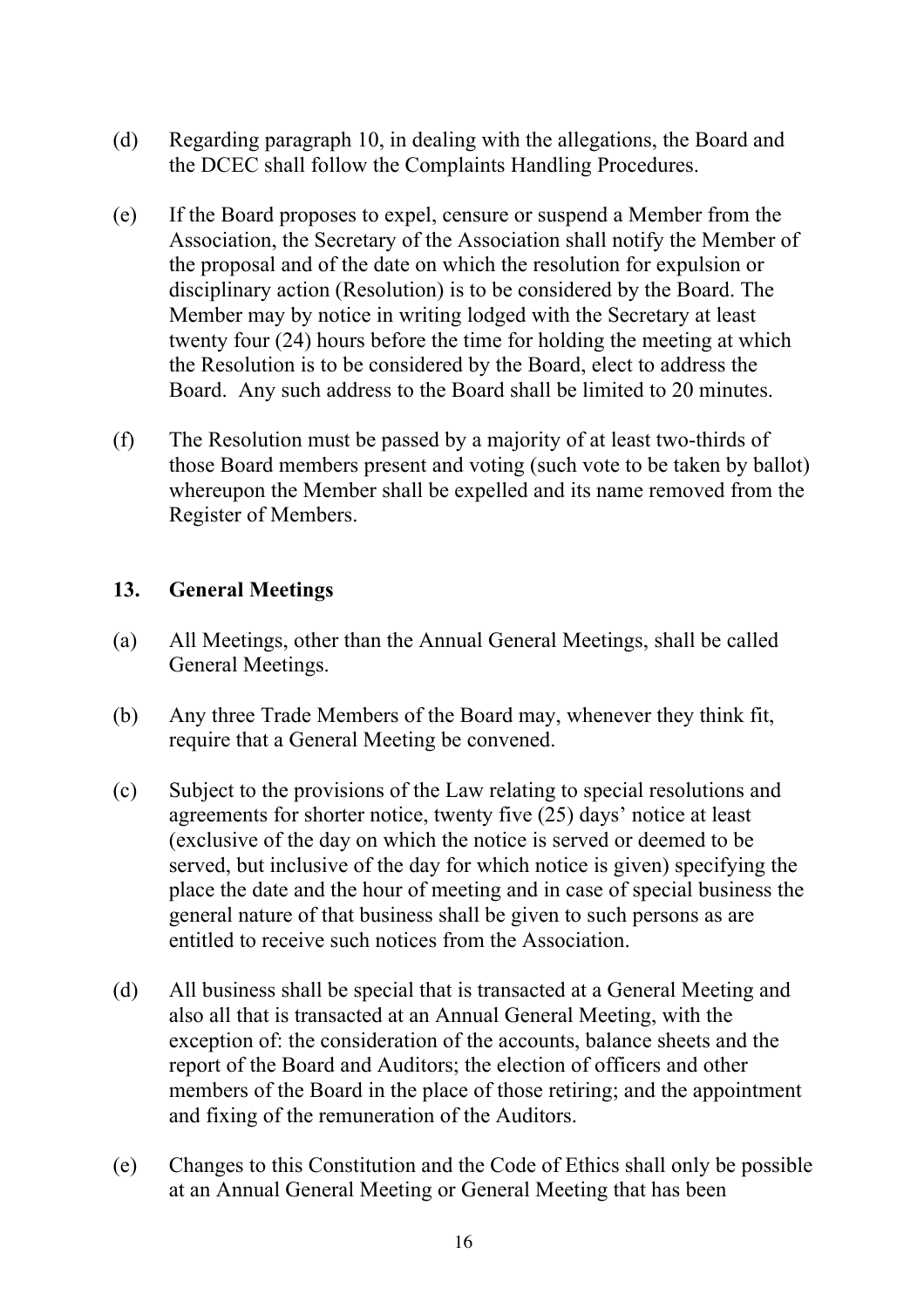convened in accordance with this Constitution and that is conducted in accordance with this Constitution.

- (f) Changes to this Constitution and the Code of Ethics shall require a majority of two-thirds of all Trade Members and two-thirds of all Artist Members to vote in favour of the proposed change or changes.
- (g) The Board by a simple majority vote shall have the power to amend the Complaints Handling Procedures from time to time.

## **14. Proceedings at General Meetings**

- (a) No business shall be transacted at any General Meeting unless a quorum of Members is present at the time when the meeting proceeds to business. Save as herein otherwise provided, twenty percent (20%) of the Members eligible to vote and are present shall be a quorum. For the purpose of paragraphs 14 (a) and (b), 'Members' includes a person attending as a proxy but does not include an Associate Member, Artist Member or a Supporter Member.
- (b) If within half an hour from the time appointed for the meeting a quorum is not present, the meeting, if convened upon the requisition of Members, shall be dissolved and in any other case it shall stand adjourned to the following day at the same time and place, or to such other day and at such other time and place as the Board may determine. If at the adjourned meeting a quorum is not present within half an hour from the time appointed for the meeting, the Members eligible to vote which are present being not less than ten percent (10%) of those Members, shall be a quorum.
- (c) The President shall preside as chairperson at every General Meeting, or if there is no President, or if s/he is not present within fifteen (15) minutes after the time appointed for the holding of the meeting or is unwilling to act, the Vice-President shall be the chairperson or if the Vice-President is not present or is unwilling to act then the Members present shall elect one of their number to be chairperson for the meeting.
- (d) The chairperson may, with the consent of any meeting at which a quorum is present (and shall if so directed by the meeting), adjourn the meeting from time to time and from place to place, but no business shall be transacted at any adjourned meeting other than the business left unfinished at the meeting from which the adjournment took place. When a meeting is adjourned for thirty (30) days or more, notice of the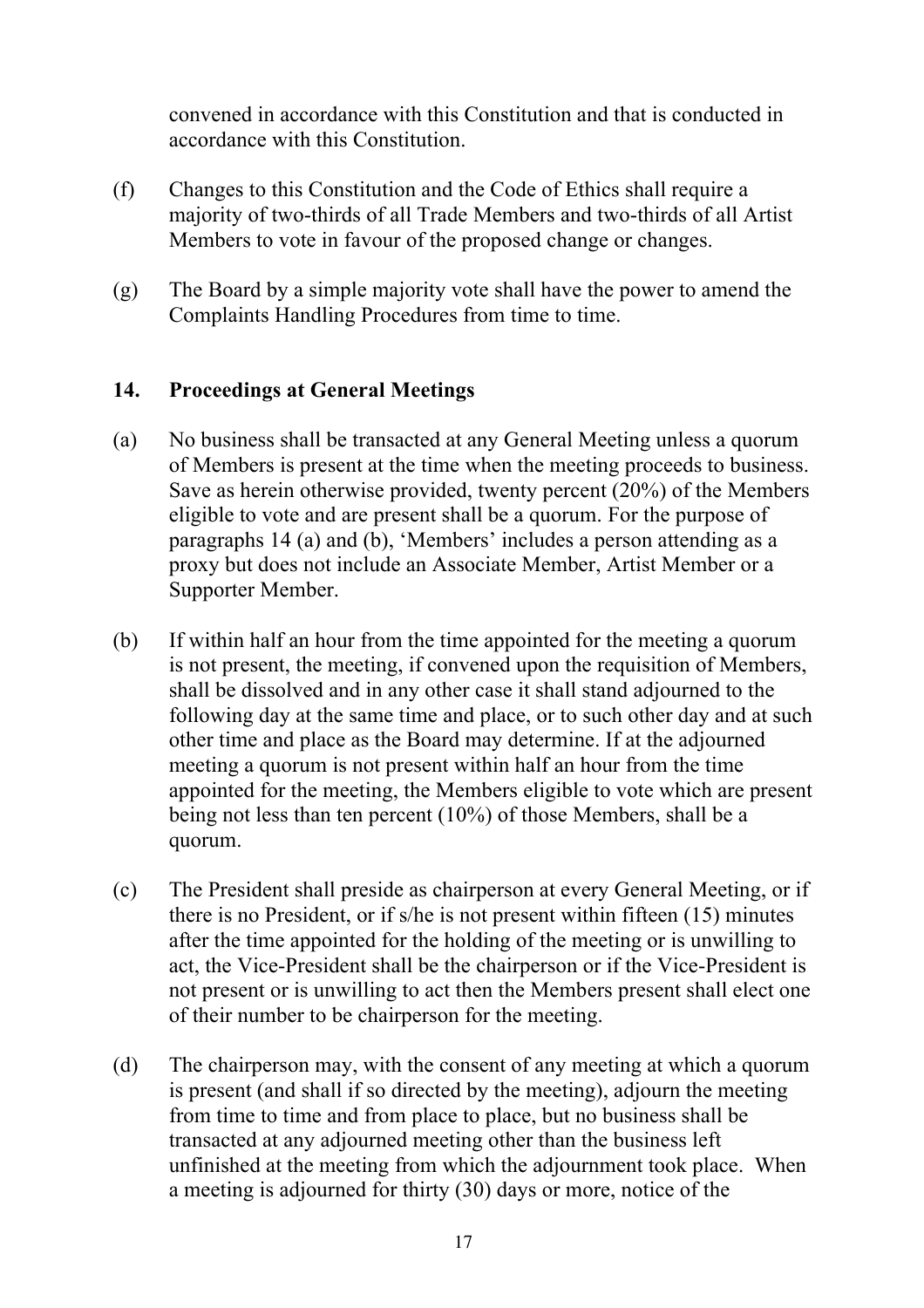adjourned meeting shall be given as in the case of an original meeting. Except as provided above, it shall not be necessary to give any notice of an adjournment for the business to be transacted at an adjourned meeting.

- (e) At any General Meeting a resolution put to the vote of the meeting shall be decided on a poll.
- (f) A poll shall be taken forthwith in such a manner as the chairperson directs and the result of the poll shall be the resolution of the meeting.
- (g) In the case of equality of votes on a poll, the chairperson of the meeting shall be entitled to a second and casting vote.

## **15. Member Voting and Proxies**

- (a) A Member eligible to vote may vote in person or by proxy or by attorney and shall have one (1) vote.
- (b) For the purpose of the above, a Member shall be eligible to vote if its membership falls in a category of membership with voting rights and its membership has been approved and confirmed at the Board meeting held immediately prior to the General Meeting at which a Member is to vote.
- (c) Where an individual Member is a full-time employee of an organisation which is a Corporate Member, either the organisation or the individual may vote but not both. In the event that both cast a vote, only the vote of the Corporate Member shall be counted.
- (d) A Member who is of unsound mind or whose person or estate is liable to be dealt with in any way under the law relating to mental health may vote, whether on a show of hands or on a poll, by his/her trustee or by such other person as properly has the management of his/her estate, and any such trustee or other person may vote by proxy or attorney.
- (e) No Member shall be entitled to vote at any General Meeting if its annual subscription fee shall be more than three (3) months in arrears at the date of the meeting.
- (f) The instrument appointing a proxy shall be in writing under the hand of the appointor or of its attorney duly authorised in writing or, if the appointor is a corporation, either under seal or under the hand of an officer or attorney duly authorised. The signature of the appointor or its attorney shall be witnessed by a person other than the proxy. The instrument appointing a proxy shall be deemed to confer authority to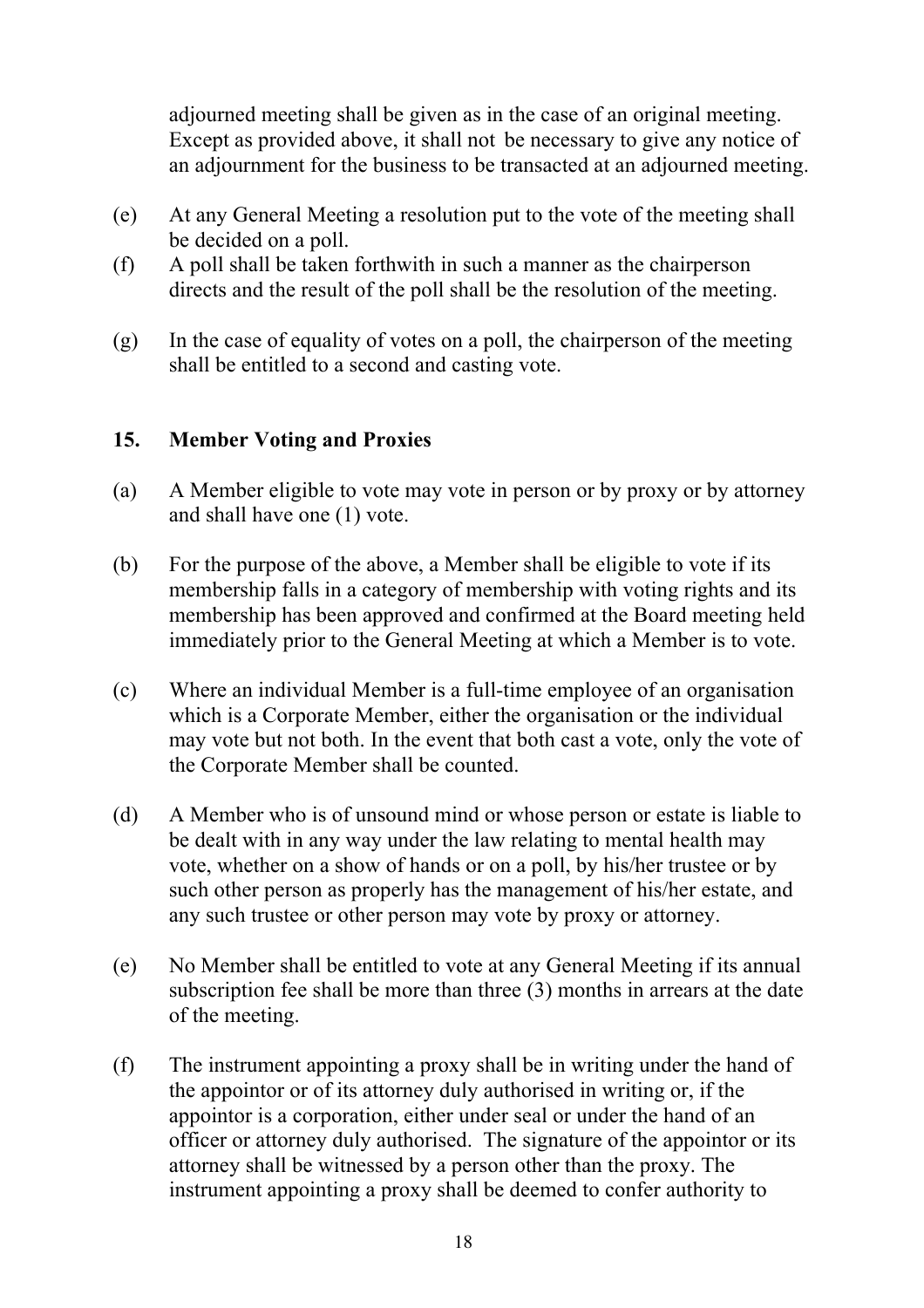demand a poll. A Member shall be entitled to instruct its proxy to vote in favour of or against any proposed resolutions. Unless otherwise instructed, the proxy may vote as it thinks fit.

- (g) The instrument appointing a proxy may be in the form set out in Appendix 2 or in a common or usual form.
- (h) The instrument appointing a proxy and the power of attorney or other authority, if any, under which it is signed or a certified copy of that power or authority or other authority shall be deposited at the registered office of the Association or at such other place as is specified for that purpose in the notice convening the meeting, not less than forty eight (48) hours before the time for holding the meeting or adjourned meeting at which the person named in the instrument proposes to vote, or, in the case of a poll, not less than twenty four (24) hours before the time appointed for the taking of the poll, and in default the instrument of proxy shall not be treated as valid.
- (i) A vote given in accordance with the terms of an instrument of proxy or attorney shall be valid notwithstanding the previous death or unsoundness of mind of the principal or revocation of the instrument or of the authority under which the instrument was executed, if no intimation in writing of such death, unsoundness of mind or revocation as aforesaid has been received by the Association at the registered office before the commencement of the meeting or adjourned meeting at which the instrument is used.

#### **16. Aboriginal Cultural Council**

- (a) The Aboriginal Members of the Association shall be empowered to elect an Aboriginal Cultural Council. The election of the Aboriginal Cultural Council will be held in conjunction with the board elections at the Annual General Meeting.
- (b) The Association shall rely on its Aboriginal Cultural Council to assist in establishing ethical guidelines, rules and policies relating to cultural and authenticity issues together with arbitration of associated disputes.
- (c) The Aboriginal Cultural Council will be empowered to increase its membership at its own discretion. All appointed Members to the Council must be Aboriginal.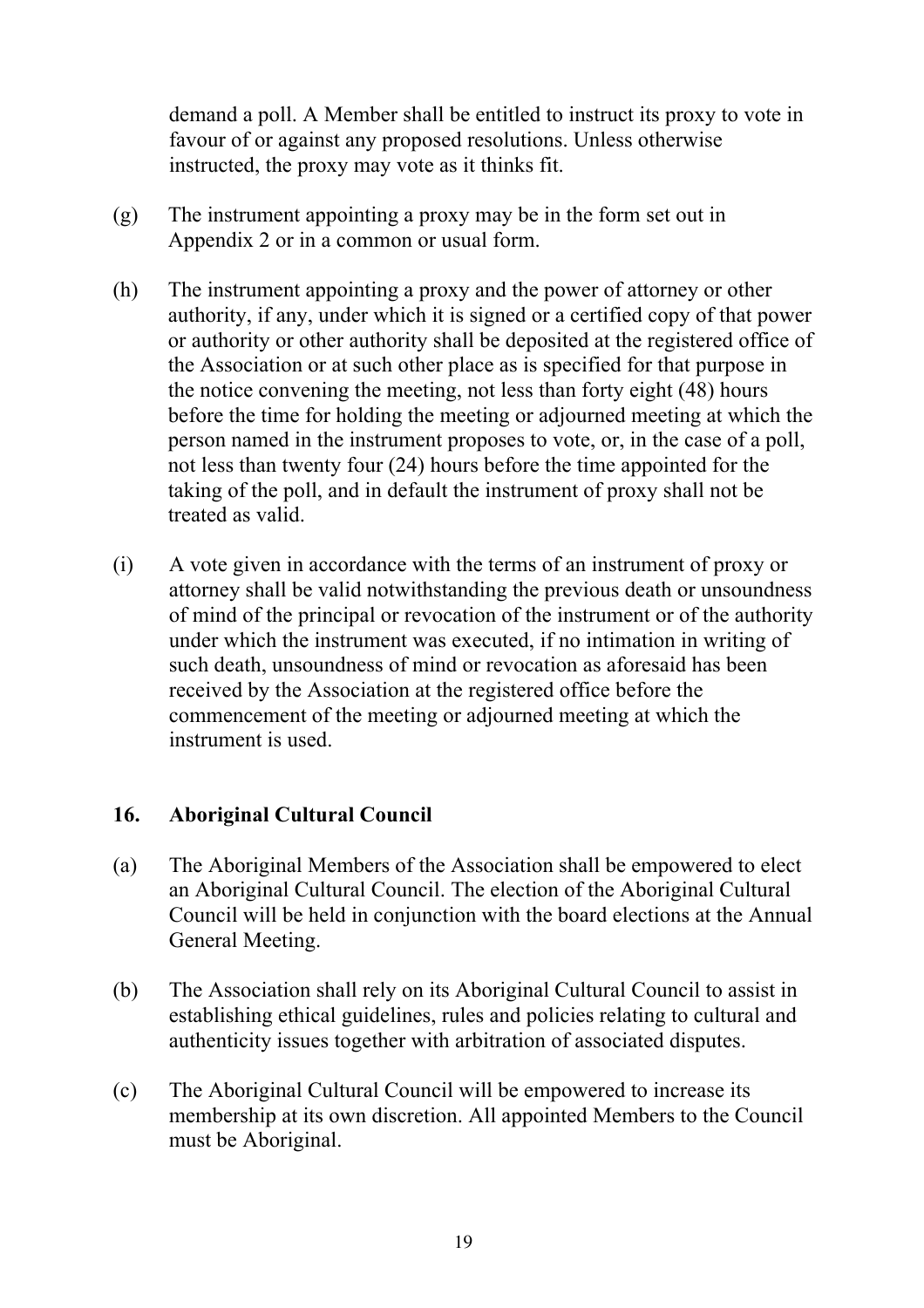## **17. The Board and its Officers**

- (a) The officers of the Association shall consist of a President, a Vice-President, a Secretary and an Honorary Treasurer, including if at all possible no less than one person who is Aboriginal, all of whom must be Members.
- (b) The Board shall consist of the officers in paragraph 17 (a) and not less than one (1) other person who is a Member.
- (c) The maximum number of Trade Member and Corporate Member Board members shall be six (6) in total.
- (d) Aboriginal owned art centre Trade or Corporate Members; gallery or dealer Trade or Corporate Members whose sales sourced from Aboriginal owned art centres comprise of over 50% in value of that Member's sales; and Corporate Members which represent groups of Aboriginal owned art centres or whose business is the representation or support of Aboriginal owned art centres shall hold a maximum of one (1), in total, Trade Member or Corporate Member Board position.
- (e) Only Trade Members and Corporate Members shall be entitled to vote on Trade Member and Corporate Member Board positions.
- (f) The maximum number of Art Member Board members shall be three (3).
- (g) Ideally, the Art Member Board members shall represent a broad spectrum of the Aboriginal artist community and be comprised of an Artist Member from a remote area, an Artist Member who sells the majority of their artworks through an Aboriginal owned art centre and an urban based Artist Member.
- (h) Only Artist Members shall be entitled to vote on the Artist Member Board positions.
- (i) The final composition of the Artist Member Board positions shall be decided by the President, the Vice-President and the Secretary, taking into account, but not being bound by, the votes cast by Artist Members.
- (j) The Board shall, at the Board's discretion, include a Chief Executive Officer or interim Chief Executive Officer.
- (k) For the avoidance of doubt, the maximum number of Board members, including the officers shall be ten (10), with a maximum of six (6) Trade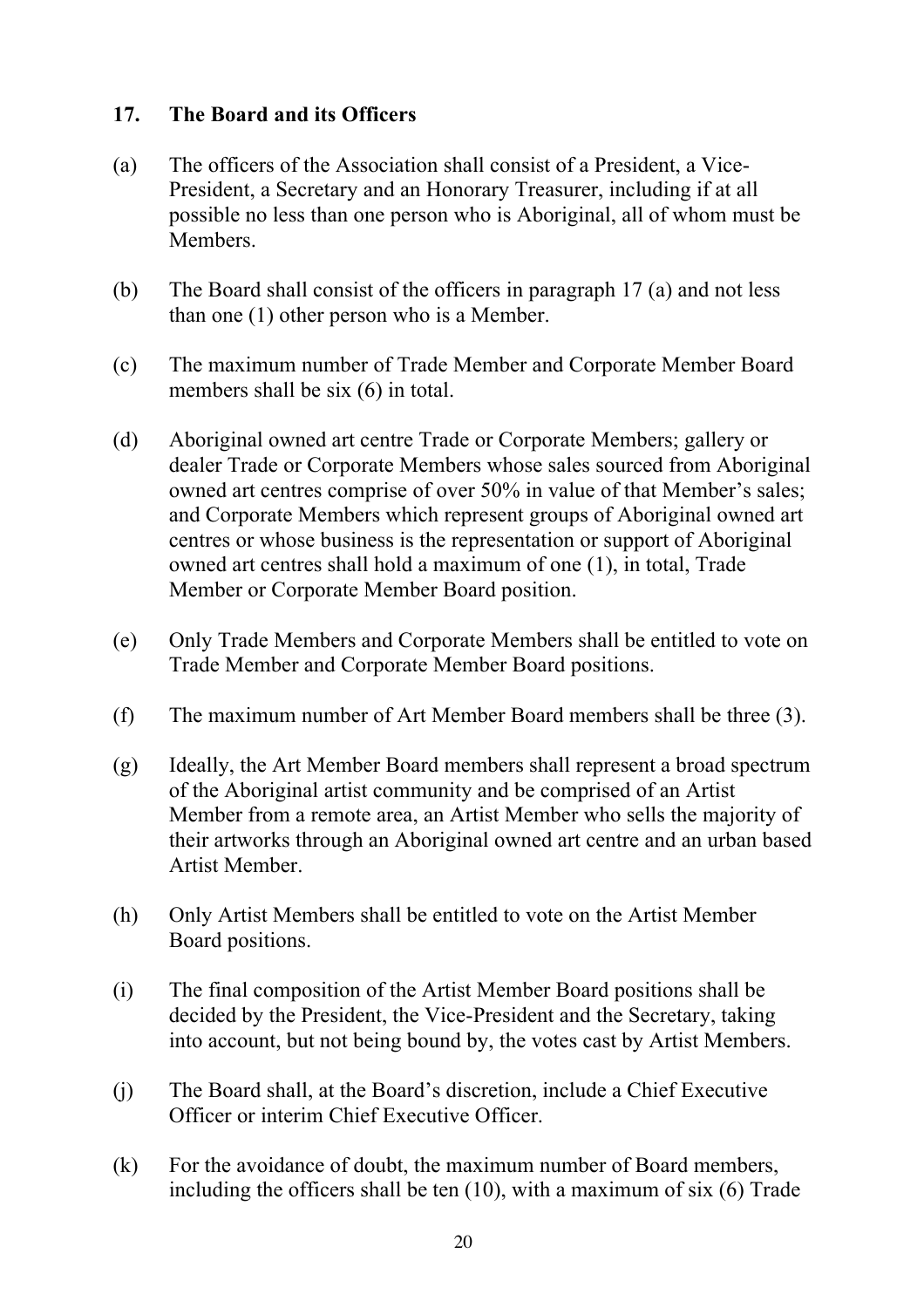Members or Corporate Members, a maximum of three (3) Artist Members and the Chief Executive Officer.

- (l) Associate Members and Supporter Members are not eligible to stand for election to the Board unless with the prior approval of the Board at the time.
- (m) Nominations for all Board positions must be received and seconded a minimum of one month prior to the Annual General Meeting at which the Board will be elected by Members eligible to vote.
- (n) Nominations for Board positions will only be accepted on the form or forms issued by the Board from time to time.
- (o) All nominations for Board positions must be accepted by the person nominated for election a minimum of seven (7) days prior to the Annual General Meeting.
- (p) A Member may not be the President for more than five (5) consecutive years. Having served five years, a Member must step down from the presidency for no less than one year before presenting themself for reelection.
- (q) The Board shall have power at any time, and from time to time, to appoint any person to the Board to fill a casual vacancy. Any officer or other member of the Board so appointed shall hold office only until the next Annual General Meeting.
- (r) The Board may by a majority vote remove a Board member from the Board after following the procedures in this paragraph 17 (r):
	- (i) The Board may by a majority vote determine that a Board member is not performing their Board duties to the Board's satisfaction;
	- (ii) In the event of such a vote, the Board member in question shall be put on probation. The notice of probation shall take the form of a written warning from the Secretary or, if the Secretary is the subject of the warning, the President, giving the Board member three (3) months from the date of the notice to improve his or her performance to the level required by the Board.
	- (iii) If, after the three (3) months expires, the Board determines that the Board member's performance remains unsatisfactory, the Board may, by majority vote, remove the Board member from the Board.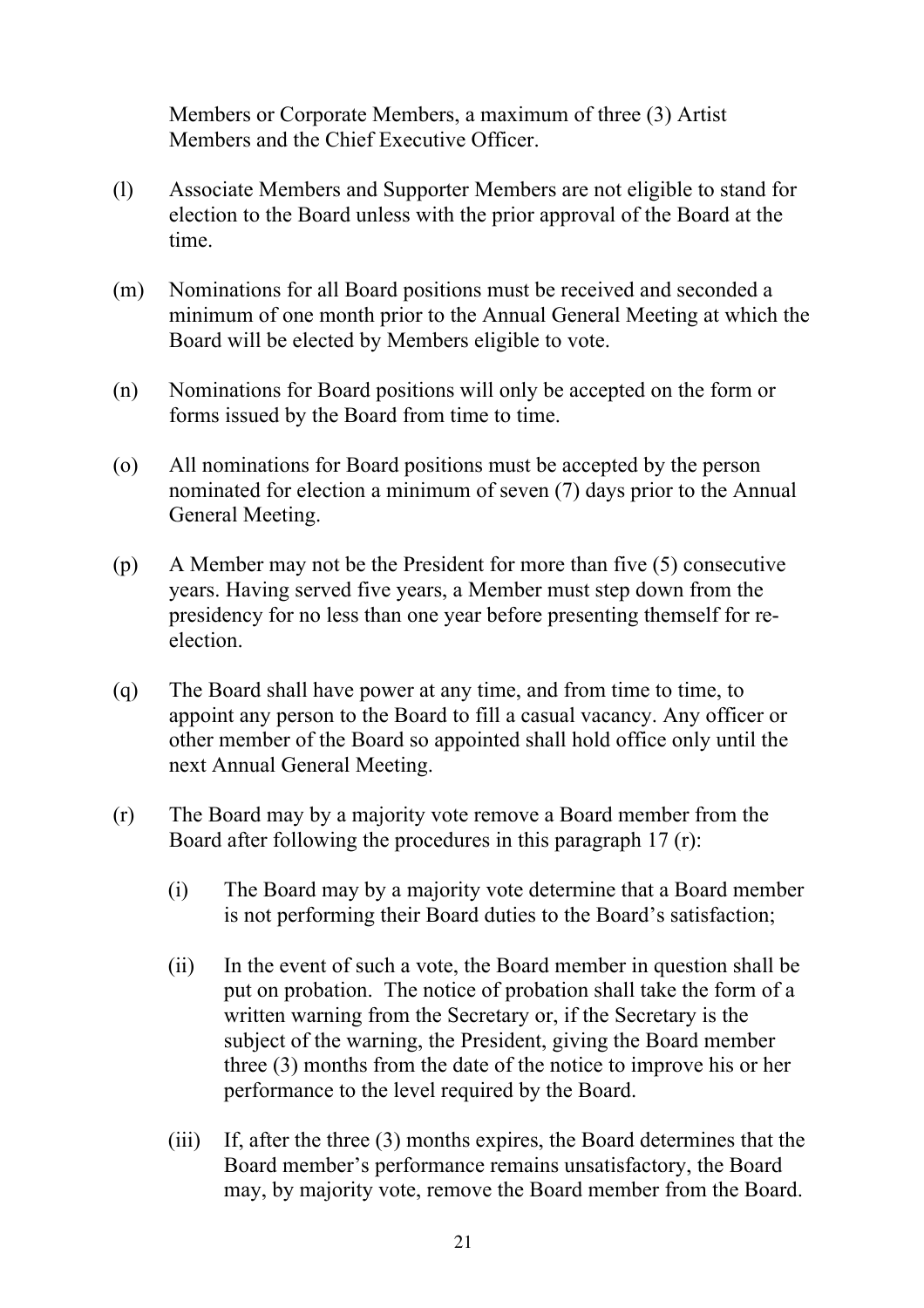- (s) Board members are required to attend a minimum of 80% of all Board Meetings in any six (6) month period (Required Board Attendance). Failure to meet the Required Board Attendance is a breach of the Board member's duty to the Association. If a Board member fails to reach the Required Board Attendance, the Secretary, or if the Secretary is in breach, the President, may issue a notice in writing to the Board member advising them of the breach and requiring them to attend all Board meetings in the six (6) months following the warning. If the Board member fails to attend all Board meetings in that six (6) month period, the Board may, by majority vote, remove the Board member from the Board.
- (t) Where a Board member is removed from the Board pursuant to paragraph 17 (r) or 17 (s):
	- (i) The Board member shall promptly sign all such forms required to give effect to the removal, including where applicable resignation as a Director; and
	- (ii) The Board member shall not be eligible for re-election to the Board for a minimum of three (3) years after the removal date.
- (u) In exercising its powers under paragraph 17 (s), the Board shall take into account genuine reasons for absence such as medical conditions and compassionate issues. However, the Board member has the obligation to, where possible, notify the Secretary in advance, in writing of any extenuating circumstances leading to absences from Board meetings.
- (v) A Board member's position shall automatically become vacant if he or she:
	- (i) ceases to be a member of the Board by virtue of the Law;
	- (ii) being the representative of an incorporated Member, sells their business (provided that the member of the Board is not also an individual Member);
	- (iii) is no longer employed by the incorporated Member that he/she represents (provided that the member of the Board is not also an individual Member);
	- (iv) becomes bankrupt or makes any arrangement or composition with his/her creditors generally;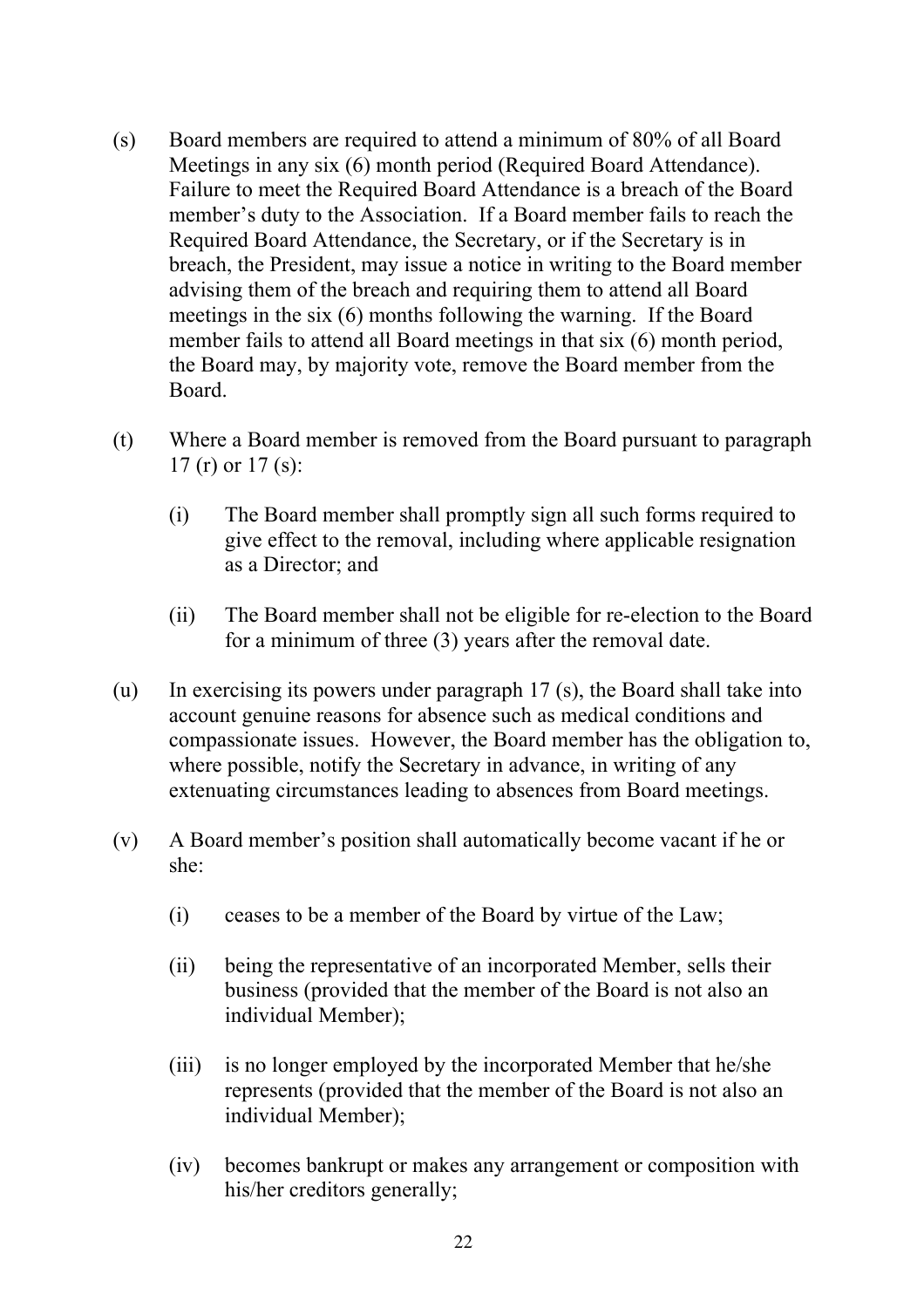- (v) becomes of unsound mind or a person whose person or estate is liable to be dealt with in any way under the law relating to mental health;
- (vi) resigns office by notice in writing to the Association;
- (vii) notwithstanding the provisions of paragraph 17 (s), is for more than six (6) months absent without permission of the Board from meetings of the Board held during that period;
- (viii) holds any office of profit under the Association, excluding the office of (Interim) Chief Executive Officer;
- (ix) ceases to be a Member;
- (x) is expelled from the Association pursuant to paragraph 12.

#### **18. Powers and Duties of the Board**

- (a) The Board shall have the general management of the business and funds of the Association and may pay all expenses incurred in promoting and registering the Association and may exercise all such powers of the Association as are not, by Law or by the rules required to be exercised by the Association in general meetings, subject only to any provisions of this Constitution and of Law. No rule made by the Association in General Meeting shall invalidate any prior act of the Board or its directors that would have been valid if that rule had not been made.
- (b) All cheques, promissory notes, drafts, bills of exchange and other negotiable instruments, and all receipts for money paid to the Association, shall be signed, drawn, accepted, endorsed or otherwise executed, as the case may be, by any two (2) members of the Board or in such other manner as the Board from time to time determines.
- (c) The Board shall cause minutes to be made:
	- (i) of all appointments of officers and servants;
	- (ii) of names of members of the Board present at all meetings of the Association and of the Board; and
	- (iii) of all proceedings at meetings of the Association and of the Board.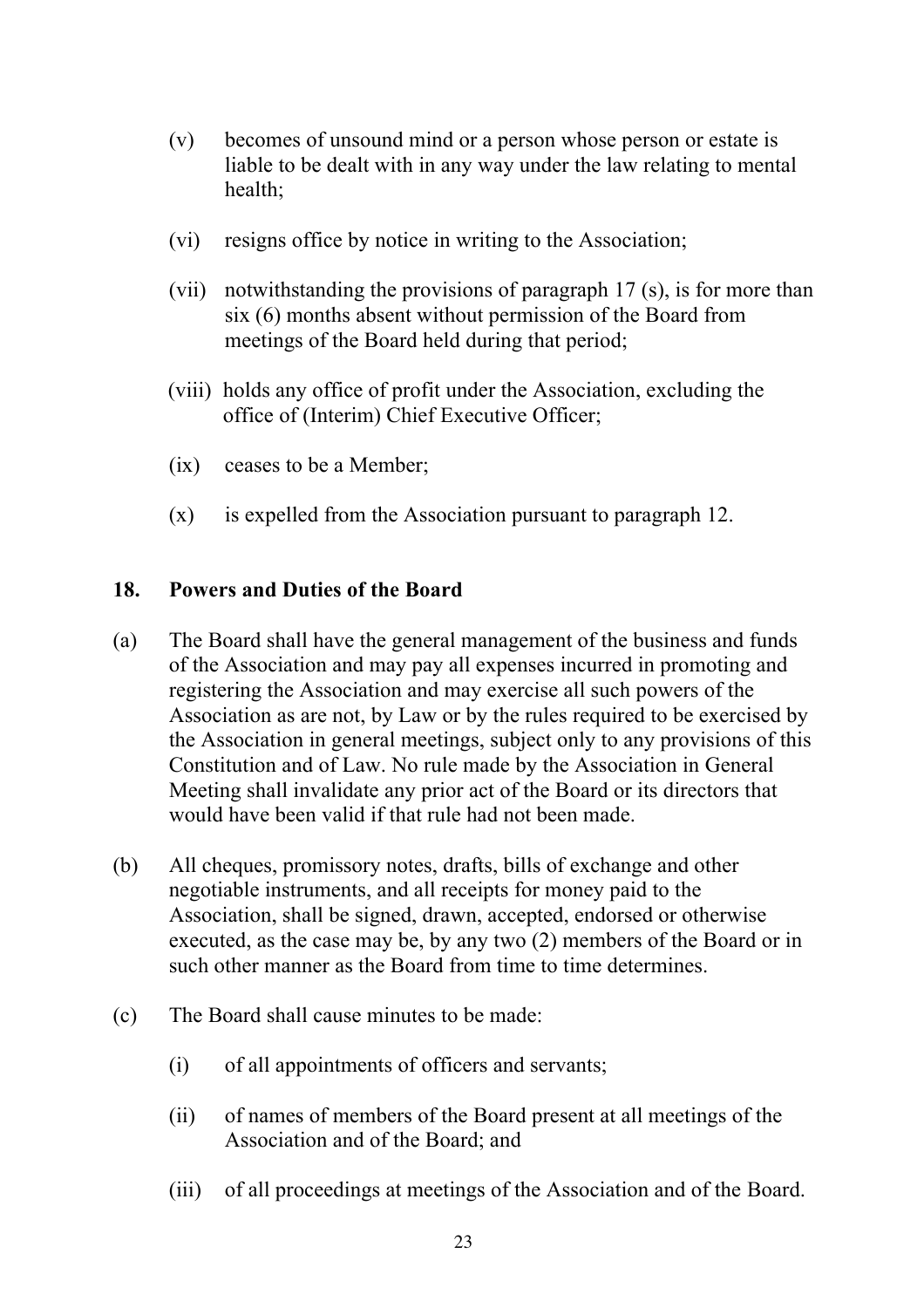Such minutes shall be signed by the chairperson of the meeting at which the proceedings were held or by the chairperson of the next succeeding meeting.

## **19. Proceedings of the Board**

- (a) The Board may meet together in person or by proxy or by conference telephone call, video link-up, or any other electronic means for the dispatch of business, adjourn and otherwise regulate its meetings as it thinks fit. A member of the Board may at any time and the Secretary shall on the requisition of a member of the Board, summon a meeting of the Board.
- (b) A member of the Board shall not vote in respect of any contract or proposed contract with the Association in which he/she is interested or conflicted, or any matter arising thereout, and if he/she does so vote that vote shall not be counted.
- (c) The quorum necessary for the transaction of the business of the Board shall be four.
- (d) The continuing members of the Board may act notwithstanding any vacancy in the Board, but if and so long as their number is reduced below the number fixed by or pursuant to these regulations as the necessary quorum of the Board, the continuing member or members may act for the purpose of increasing the number of members of the Board to that number or of summoning a General Meeting, but for no other purpose.
- (e) The President shall preside as chairperson at every meeting of the Board, or if there is no President or if at any meeting s/he is not present within ten (10) minutes after the time appointed for holding the meeting, the Vice-President shall be chairperson or if the Vice-President is not present at the meeting then the Board members may choose one of their number to be chairperson of the meeting.
- (f) The Board may in its discretion establish one or more sub-committee(s) to further the objects of the Association as defined herein.
	- (i) The members of any such sub-committees shall be appointed by the Board. A member of a sub-committee need not be a Member of the Association.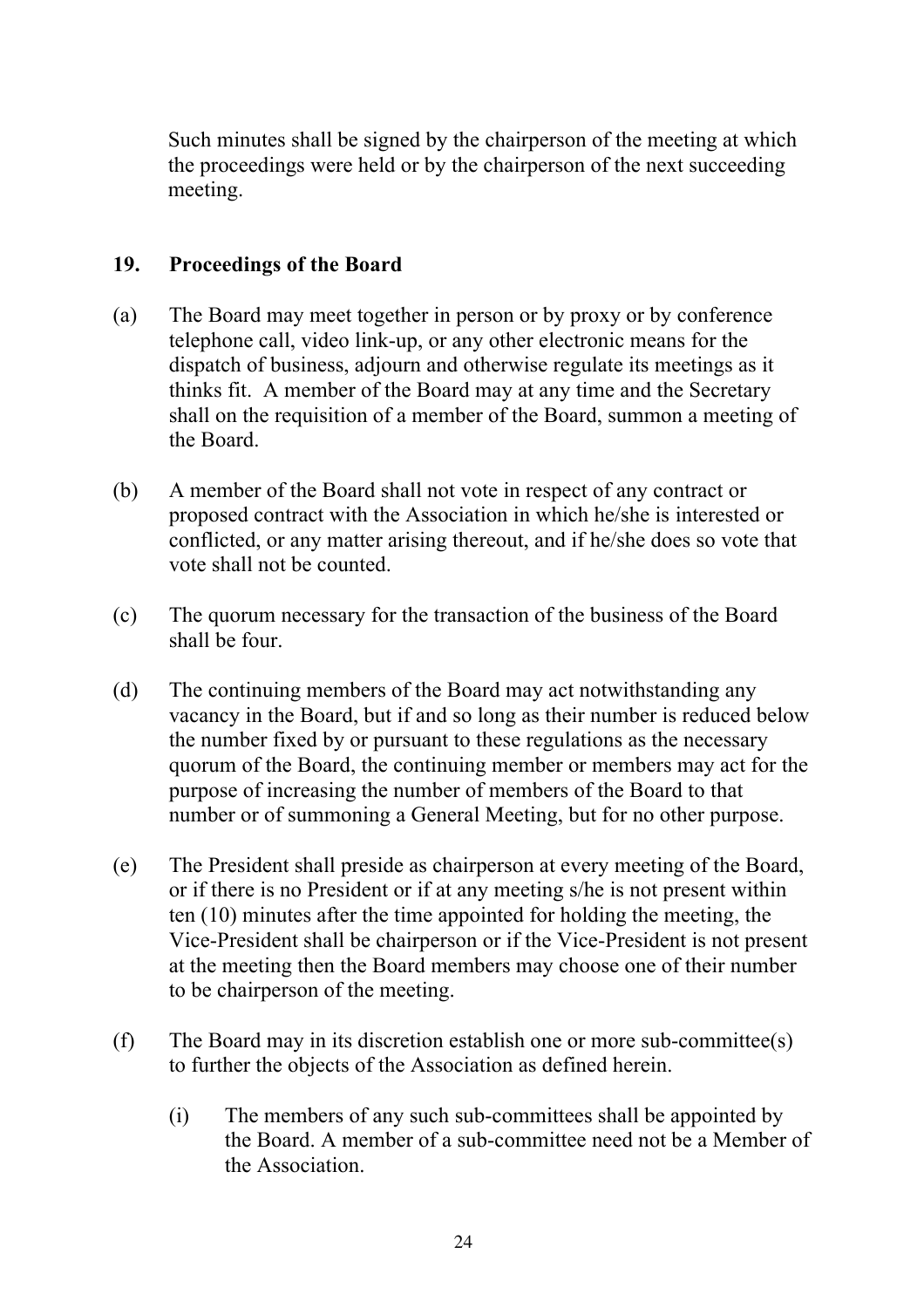- (ii) At least one Board member shall sit on each sub-committee.
- (iii) Any sub-committee so formed shall perform an advisory function only. All decisions with respect to the activities of the subcommittees shall vest either in the Board or in the Members, whichever applies.
- (g) Notwithstanding paragraph 19 (f) (iii), the Board may delegate any of its powers to one or more sub-committees; any sub-committee so formed shall in the exercise of the powers so delegated conform to any regulations that maybe imposed on it by the Board.
- (h) A sub-committee may elect a chairperson of its meetings; if no such chairperson is elected, or if at any meeting the chairperson is not present within ten (10) minutes after the time appointed for holding the meeting, the members present may choose one of their number to be chairperson of the meeting.
- (i) Except as otherwise set out in this Constitution, a sub-committee may meet and adjourn as it thinks proper.
- (j) All acts done by any meetings of the Board or of a sub-committee or by any person acting as a member of the Board or sub-committee shall, notwithstanding that it is afterwards discovered that there was some defect in the appointment of any such member of the Board or subcommittee or person acting as aforesaid or that the members of the Board or any of them were disqualified, be as valid as if every such person had been duly appointed and was qualified to be a member of the Board or sub-committee.
- (k) A resolution in writing signed by all the members of the Board for the time being entitled to receive notice of a meeting of the Board shall be as valid and effectual as if it had been passed at a meeting of the Board duly convened and held. Any such resolution may consist of several documents in like form, each signed by one or more members of the Board.

## **20. Accounts and Audit**

(a) The Board shall keep proper accounting records. The Board shall cause to be made out and laid before each Annual General Meeting a balance sheet and profit and loss account made up to date not more than five (5)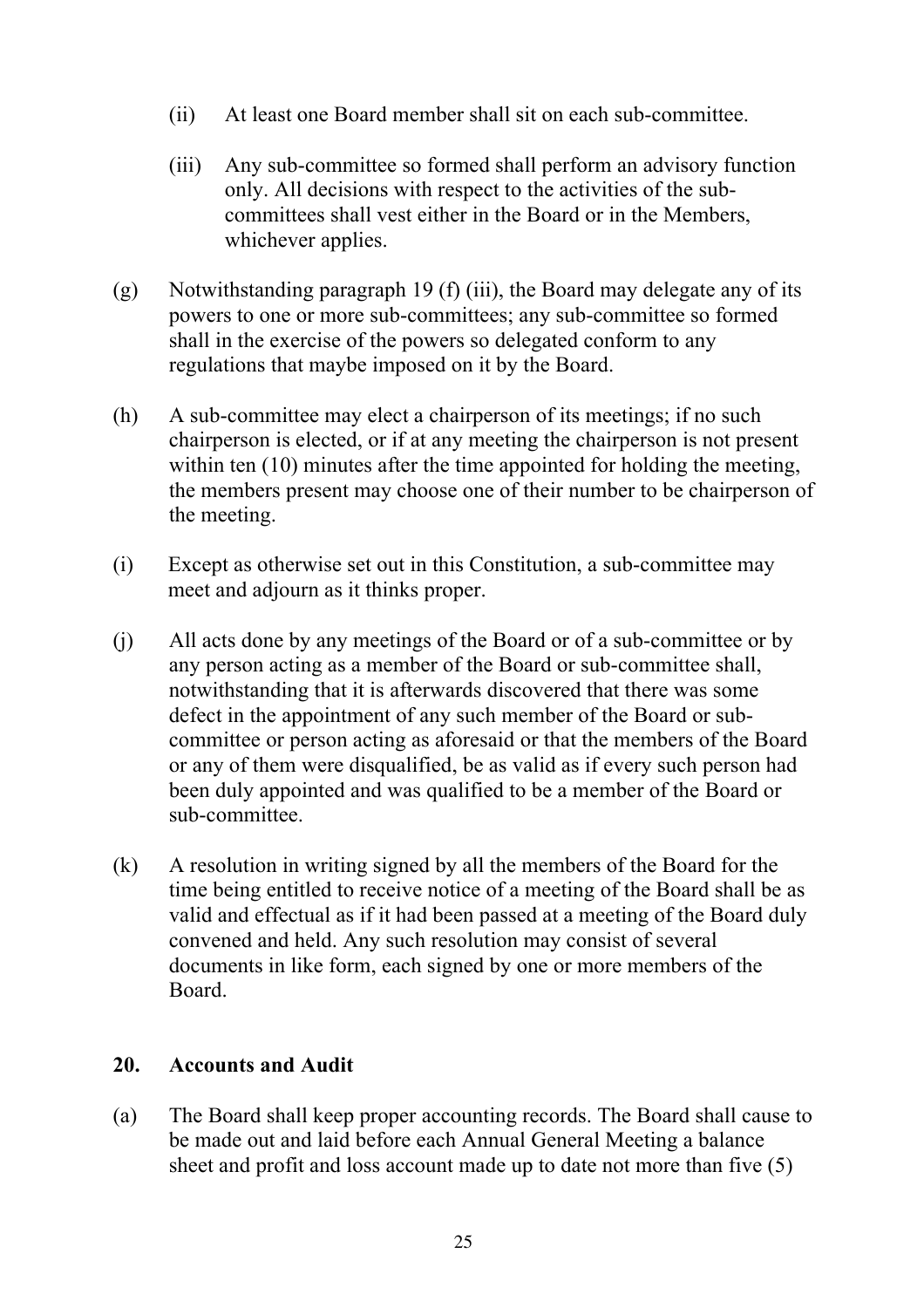months before the date of the meeting accompanied by a copy of the Auditor's report thereon as required by the Law.

- (b) Subject to any reasonable restrictions that may be imposed by the Board as to the time and manner of inspection, the accounts shall be open to the inspection of the Members.
- (c) A properly qualified Auditor shall be appointed and its remuneration fixed and duties regulated in accordance with the Law and this **Constitution**

## **21. Notices**

- (a) A notice may be given by the Association to any Member either personally or by sending it by post to its registered address, or to an address supplied by it to the Association for the giving of notices, or by facsimile transmission or by e-mail. Where a notice is sent by post, service of the notice shall be deemed to be effected in the case of a notice of a meeting on the day after the date of its posting, and in any other case at the time at which the letter would be delivered in the ordinary course of post. Where a notice is sent by facsimile transmission or e-mail, service of the notice shall be deemed to be effected on the date of transmission provided that there is reasonable proof indicating that the communication has been received.
- (b) Notice of every General Meeting shall be given to:
	- (i) every Member except those Members who have not supplied to the Association an address for the giving of notices; and
	- (ii) the Auditor for the time being of the Association.
- (c) No other person shall be entitled to receive notices of General Meetings.

#### **22. Indemnity**

To the extent permitted by Law and/or any other applicable laws, every member or officer of the Board shall be indemnified by the Association against any liability arising out of the execution of the duties of office which it incurs in defending any proceedings, whether civil or criminal, in which judgment is given in its favour or in which it is acquitted. The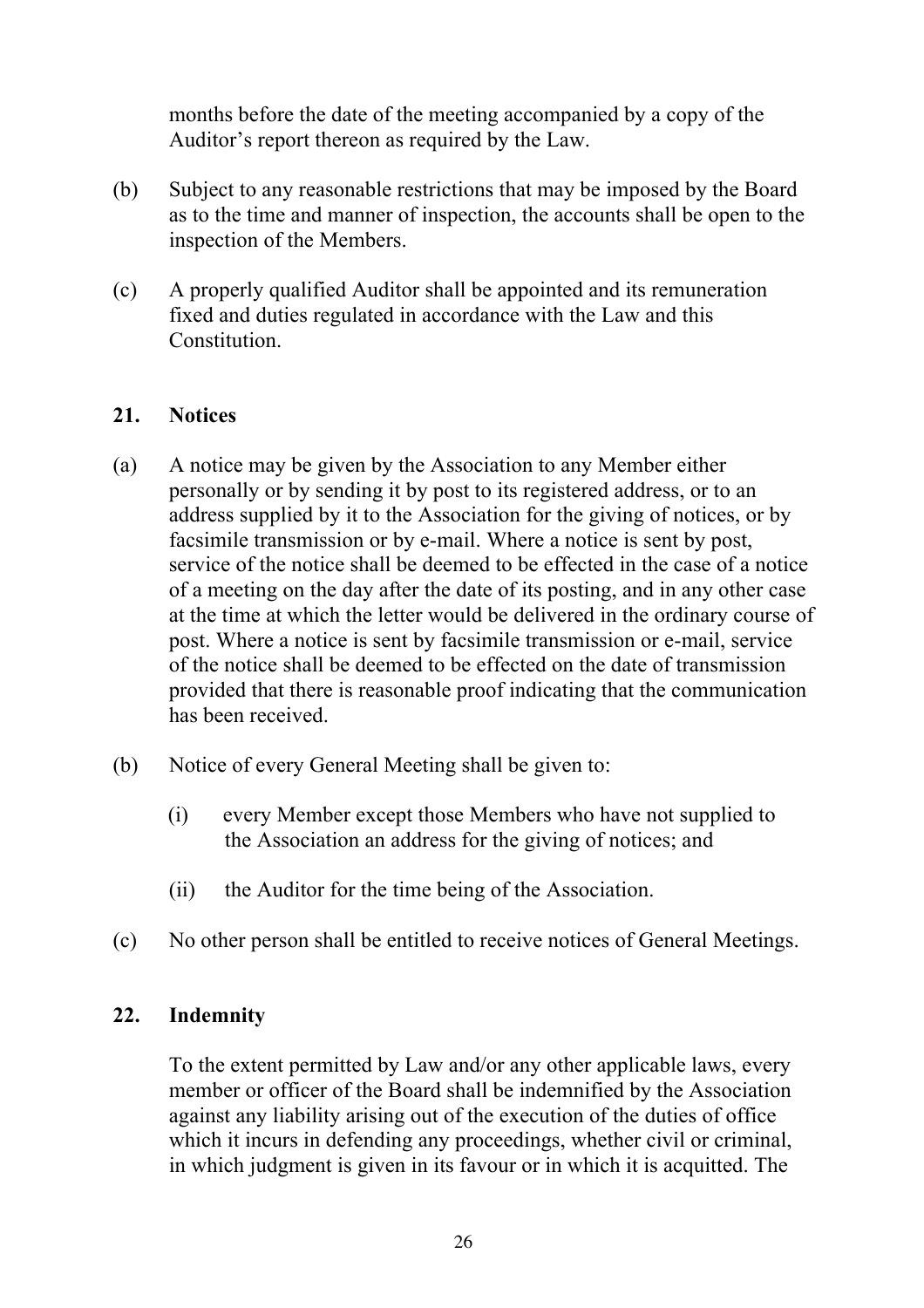indemnity shall not apply where the member or officer of the Board has either been negligent or has committed a default or breach of trust.

NOTWITHSTANDING anything contained in this Constitution, the Association may adopt any by-laws standing orders or constitutional rules as may be passed from time to time at any General Meeting.

Dated the 9<sup>th</sup> day of September 2016.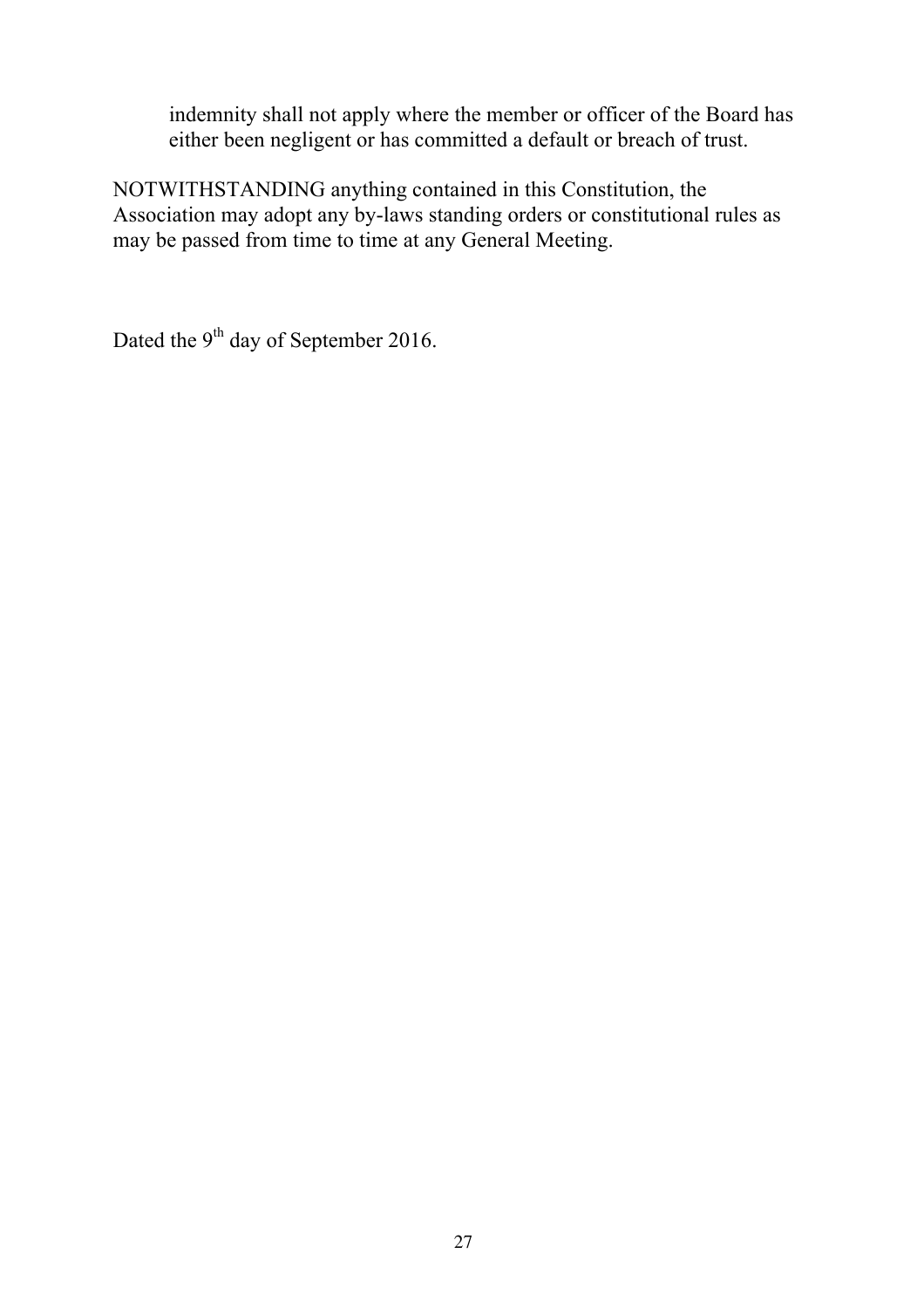## APPENDIX 1

## *CODE OF ETHICS AND BUSINESS PRACTICE*

#### *Responsibility to the artists, the art and the community*

## *A Member must:*

- Conduct its affairs in an exemplary manner and with regard to the Aboriginal arts industry and the Aboriginal artists it represents;
- Treat all artists fairly and ensure equitable and timely returns to artists;
- Exhibit honesty and integrity in its dealings with the public, artists, Members, other dealers and other industry organisations;
- Be responsible for the proper disclosure of information relating to the authorship and provenance of any work exhibited;
- Refuse to deal with anyone who violates Aboriginal copyright or improperly appropriates Aboriginal imagery;
- Respect the role of Aboriginal community arts organizations while recognising an individual artist's right to make their own career choices and informed financial decisions;
- Work toward offering high quality uniform documentation;
- Abide by the Aboriginal Art Code; and
- Abide by the following guidelines and principles for contracting with artists:
	- o When contracting with an artist, a Member must ask the artist whether there is any reason why the Member should not work with them and whether the artist is exclusively contracted to another gallery or dealer.
	- o If the Member is unsure as to the veracity of the artist's response, particularly where the Member suspects the artist may be contracted in some form or another elsewhere, the Board recommends the Member have the artist sign a declaration to the effect that the artist is free and able to contract with the Member. Standard forms in multiple languages are available from the Secretary.
	- o If the Member is aware that the artist works primarily with another Trade, Associate or Corporate Member, the Member shall contact that Trade, Associate or Corporate Member and advise them that the Member and the artist wish to contract.
	- o Where there is contact between Members regarding contracting with an artist and to assist in resolving any dispute or disagreement, both Members shall act in good faith, ensuring they first consider the artist and the artist's desires and always bearing in mind the overarching philosophy of the Association which recognises an individual artist's right to make their own career choices and informed financial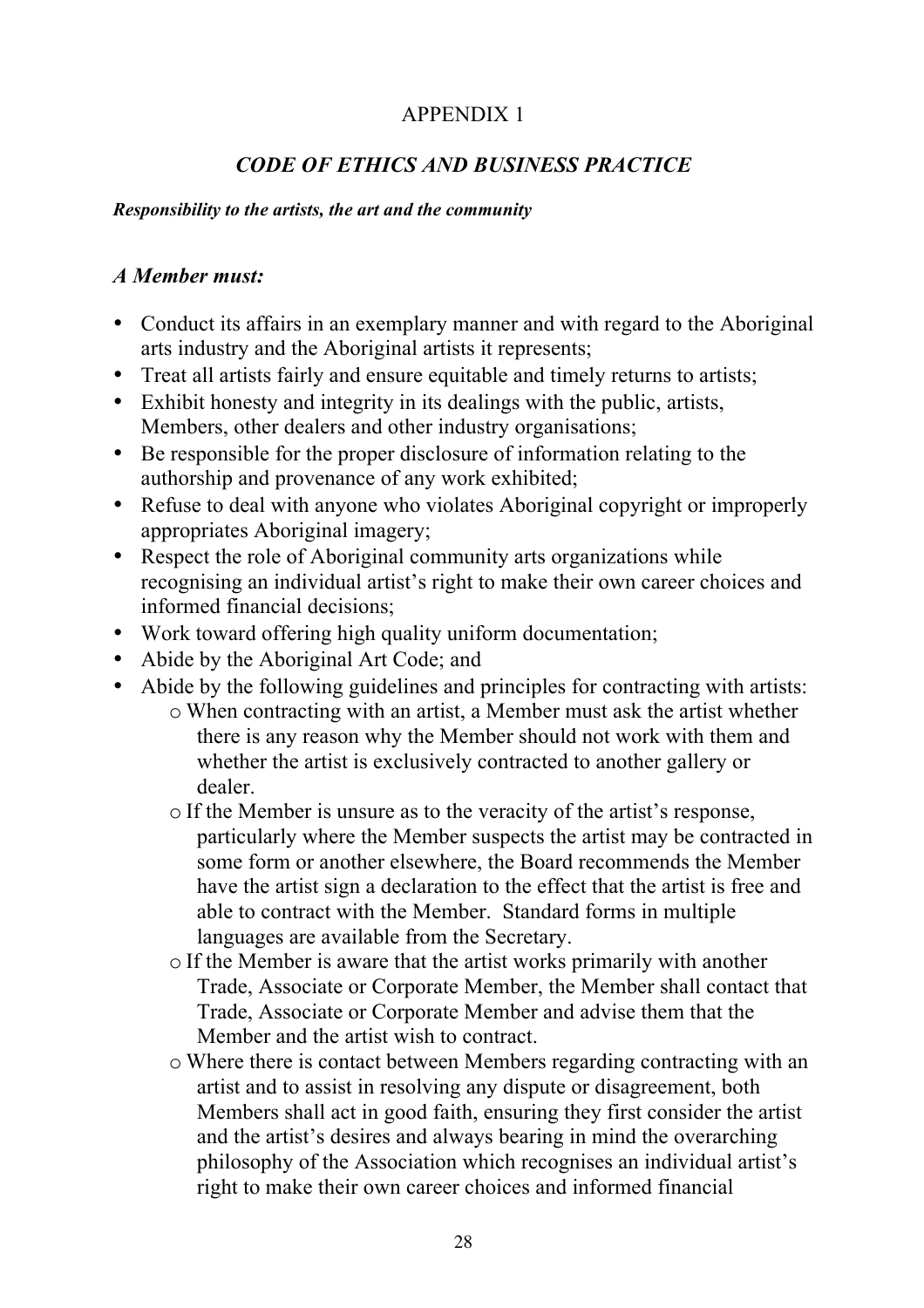decisions. In the event that agreement cannot be reached and a Member wishes to raise a complaint, the dispute handling and resolution procedures contained in paragraphs 9, 10, 11 and 12 of the Constitution of the AAAA will be applied by the Board.

o The Board recommends strongly against Trade, Associate or Corporate Members entering into exclusive agreements with artists.

## **A Member of AAAA must not:**

- Hold itself out as representing an artist without an agreement with that artist or the artist's agent;
- Act in any way that may undermine exhibitions at another Member's gallery;
- Make any inflammatory or potentially damaging public comments against any other Members of AAAA or the AAAA itself without having first explored all avenues for dispute and complaint resolution as set out in the Constitution;
- Enter Aboriginal land without following the appropriate protocols; nor
- Act in any way that will bring discredit on the AAAA or bring the AAAA and/or its Members into disrepute.